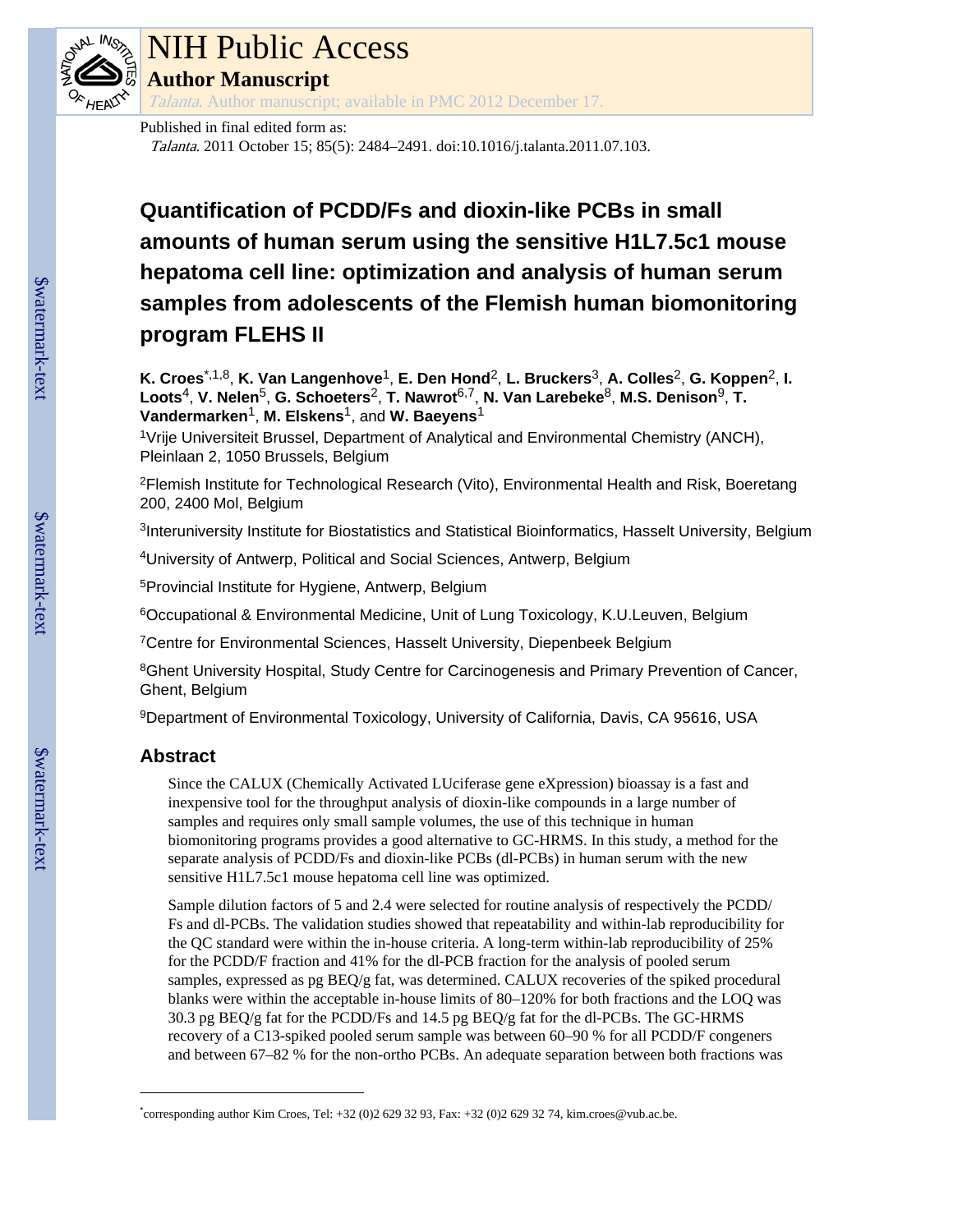found. The CALUX/GC-HRMS ratio for a pooled serum sample was respectively 2.0 and 1.4 for the PCDD/Fs and the dl-PCBs, indicating the presence of additional AhR active compounds. As expected, a correlation was found between human serum samples analyzed with both the new H1L7.5c1 cell line and the more established H1L6.1c3 cell line. The geometric mean CALUX-BEQ values, reported for the adolescents of the second Flemish Environment and Health Study (FLEHS II) recruited in 2009–2010, were 108 (95% CI: 101–114) pg CALUX-BEQ/g fat for the PCDD/Fs and 32.1 (30.1–34.2) pg CALUX-BEQ/g fat for the dioxin-like PCBs.

#### **Keywords**

PCDD/Fs; dioxin-like PCBs; CALUX; human serum; biomonitoring; FLEHS II

# **1. Introduction**

Although emissions of PCDD/Fs and PCBs have decreased during recent years, these compounds are still environmental pollutants of concern: 1) since PCDD/Fs and dioxin-like PCBs are persistent in the environment, accumulate in fat tissue and in the food chain, have hormone disrupting properties and are carcinogenic [1, 2] and 2) because emissions in certain locations in Flanders are still high [3]. Therefore, it is important to include the analysis of these compounds as exposure biomarkers in human biomonitoring programs.

In 2007, a second cycle of the Flemish Human Biomonitoring program (FLEHS II) started and more than 40 biomarkers of exposure (i.e. metals, persistent organic pollutants, perfluorinated compounds, …) and 10 effect markers (i.e. hormones) were measured in 650 samples, recruited from 14–15 year-old adolescents (n=200), adults between 20–40 years  $(n=200)$  and mother-child pairs  $(n=250)$  [4]. Since only a small amount of serum (5 mL) was available for the PCDD/F and dioxin-like PCB determination, screening of these samples by GC-HRMS analysis was not possible, since the individual congeners would be below the quantification limit when using such low sample volumes. The CALUX bioassay provided a good alternative, since it requires only a small amount of serum to analyse the total amount of dioxin-like compounds in the extract.

This publication presents an optimized method for the separate analysis of PCDD/Fs and dioxin-like PCBs in human serum with the newly developed and more sensitive third generation CALUX (H1L7.5c1) mouse hepatoma cell line [5, 6]. The H1L7.5c1 cell line was specially designed to analyze low concentrations of PCDD/Fs and PCBs in small sample volumes. With the less sensitive H1L6.1 cell line, which was commonly used in previous biomonitoring studies [7, 8, 9] and food/feed analysis [10, 11], only a single-point analysis of the whole extract was often used and it was not possible to measure the dioxinlike PCB fraction, since most samples were below the quantification limit (LOQ) [9]. In this study, for the first time, dioxin-like PCBs could be measured in serum samples with the improved H1L7.5c1 cell line with a high percentage of the samples above the LOQ. Doseresponse analysis using different dilutions of serum sample extracts allowed determination of an optimal dilution factor to facilitate screening analysis and to minimize sample volumes needed for analysis. The use of this new H1L7.5c1 cell line will also allow optimization of CALUX protocols for the analysis of both PCDD/Fs and dioxin-like PCBs in various matrices, especially those with low concentrations and/or small sample volumes like food and feed or human samples (i.e. blood and milk).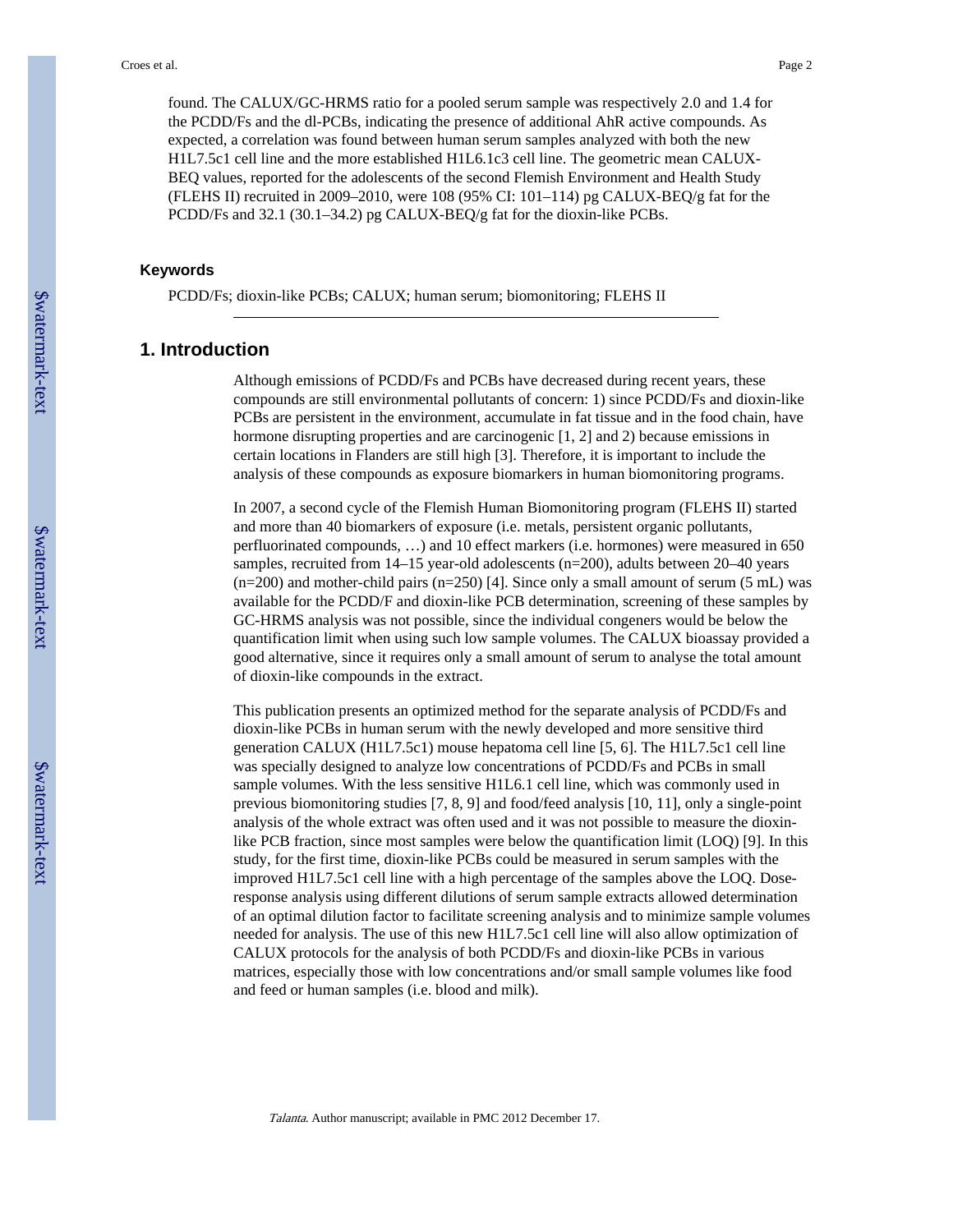# **2. Materials and Methods**

### **2.1 Chemicals and standards**

Hexane (for dioxins and PCBs, minimum 96%), acetone (Pesti-S grade, minimum 99.9%) and toluene (for dioxins and PCBs, minimum 99.8%) were purchased from Biosolve (The Netherlands). Ethyl acetate pestanal and silica gel 60 for column chromatography were purchased from Sigma-Aldrich (Germany). Sulphuric acid (95%–97%, ACS reagent), Celite 545 (0.02–0.1 mm) and DMSO were obtained from Merck (Germany). Anhydrous sodium sulphate was purchased from Boom (The Netherlands) and the X-CARB from XDS (USA). The standard solution of 2,3,7,8 TCDD (50 ng/mL) was purchased from Campro Scientific (The Netherlands).

#### **2.2 Analytical procedure**

**Extraction and clean up—**The extraction and clean up procedure for the analysis of PCDD/Fs and dioxin-like PCBs was based on the protocol used by Schroijen et al. (2006) and Van Wouwe et al. (2004) [12, 13] with some small adaptations. Briefly, 5 mL of human serum was weighted and mixed with 15 mL of acetone for 2 min in order to denature the proteins. PCDD/Fs, PCBs and other lipophilic compounds were extracted 3 times with each time 5 mL of hexane using shaking for 2 minutes, followed by centrifugation for 2 minutes. This hexane solvent phase was filtered upon a pre-conditioned celite column, filled with 0.5 g (1.3 cc) of celite and 6.5 g (4.3 cc) of anhydrous sodium sulphate and conditioned with 30 mL of hexane. The hexane fractions containing serum lipids were collected in a glass tube and the celite column was then washed with 10 mL of hexane, which was also collected in the tube, to elute all lipids from the column. After extraction, the samples were gently evaporated at 40 °C under a flow of pure air until only the serum lipids remained. The amount of fat was weighted and the extract was redissolved in 5 mL hexane and cleaned up on a pre-conditioned multi-layer silica column coupled in series with a carbon column.

The silica gel column (25 mL) was filled from bottom to top with glass wool, 1.9 g (1.3 cc) sodium sulphate, 3.0 g (4.3 cc) of 33% (w/w) sulphuric acid silica gel and 1.9 g (1.3 cc) sodium sulphate. The carbon column (10 mL) was filled with glass wool, 0.7 g (0.5 cc) sodium sulphate, 0.34 g (1 cc) X-CARB and 0.7 g (0.5 cc) sodium sulphate. Before loading the sample extract, the silica column was rinsed with 30 mL hexane, while the carbon column was conditioned with respectively 5 mL acetone, 20 mL toluene, 10 mL hexane. After sample addition, the glass tube containing the serum lipids was rinsed with 2 times 5 mL hexane and finally the column was eluted with 15 mL hexane. After full elution, the upper acidic silica column was removed and the carbon column was eluted with 8 mL of a hexane/acetone (90/10) mixture. Because this fraction was toxic to the cells, it was discarded [14]. The coplanar PCBs were eluted from the carbon column with 15 mL of hexane/ethyl acetate/toluene (80/10/10), followed by elution of the PCDD/Fs with 20 mL toluene. The PCDD/F and PCB fractions were evaporated until dry (40 °C) and redissolved in a defined volume hexane. The samples were stored at room temperature until CALUX analysis.

**CALUX bioassay—The CALUX (Chemical Activated LUciferase gene eXpression) assay** is a reporter gene mammalian cell bioassay. The recombinant cells used in the bioassay contain a stably transfected AhR-responsive firefly luciferase reporter gene, which responds by the induction of luciferase. The cell lines used in the bioassay were the recombinant mouse hepatoma cell lines H1L6.1c3, stably transfected with pGudLuc 6.1 containing 1 dioxin responsive domain (1 DRD), and the more sensitive H1L7.5c1 mouse hepatoma cell line, stably transfected with pGudLuc 7.5 and containing 5 dioxin responsive domains (5 DRDs) [5, 6]. Cell treatment and measurement were based on the protocols described by Windal et al. (2005) [14] and the XDS method 4435 from 2008. Briefly, the cells were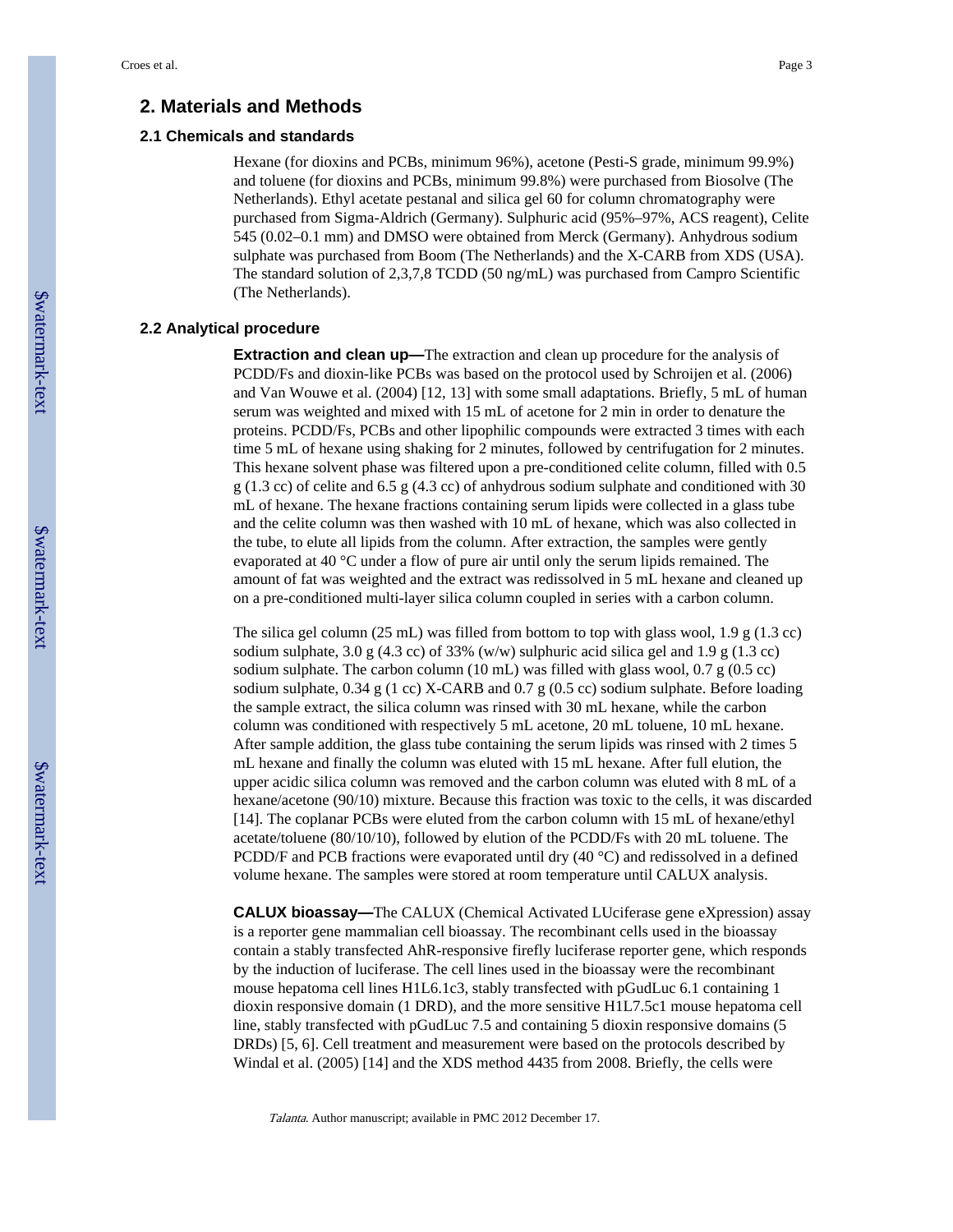grown in cell culture plates containing 15 mL RPMI 1640 supplemented with 8% FCS and 1% penicillin/streptomycin (Gibco, UK). After trypsinization, the cells were counted and diluted to a concentration of 55 - 65E4 cells per mL and each well of the 96-well plate was seeded with a 200 µL cell suspension in RPMI. After 24 h of incubation (37  $^{\circ}$ C, 5% CO<sub>2</sub>), the 96-well plate was seeded with the standard solutions and sample extracts. Therefore, the target compounds in the sample extracts were transferred to 4 µL DMSO by evaporation of hexane at 40 °C using a vacuum centrifuge. Then, 400µL RPMI medium was added and the mixture was dosed to the cell lines in duplicate (2 wells, 188µl per well). When 188 µL of a standard solution, blank or sample extract in RPMI with 1% DMSO was added to every well, the plate was again incubated for  $20 - 24$  h. Afterwards, the medium was removed, the wells were rinsed with 75 µL PBS buffer pH 7.4 (Gibco, UK) and the cells in each well were visually inspected under the microscope in order to evaluate if the extract was toxic to the cells. If not, 50 µL lysis reagent (Promega, USA) was added to each well and the plate was shaken for 5 minutes. After a 10 minute incubation period in the luminometer (Glomax, Promega, USA), 50 µL luciferin reagent (Promega, USA) was injected and the light output was given in Relative Light Units (RLUs) (integration time 5 s for the H1L6.1c3 and 3 s for the H1L7.5c1, lag time of 5.6 s for both cell lines). A four parameter Hill-function was used to fit a sigmoid curve through the standard solutions. The measured luminescence in relative light units (RLU) of an unknown sample was converted into a bioassay toxic equivalency value (CALUX-BEQ) by comparison of the response of the sample to the 10-point sigmoid dose-response curve obtained with 2,3,7,8-TCDD standards (concentration range of 50000– 97.7 fg/well for H1L7.5c1 and 12500–24.4 fg/well for the H1L6.1c3). Three quality control (QC) solutions (i.e. a standard solution of TCDD corresponding to a RLU induction of around 50%) and 3 DMSO blanks were added in duplicate to every 96-well plate as an internal control. The PCB fractions were measured with the sensitive H1L7.5c1 cell line, since the concentrations were very low. The PCDD/F fractions could be measured using either the H1L6.1c3 or the H1L7.5c1 cell line. However, the % RLU induction is very low with the H1L6.1c3 cell line. And therefore the H1L7.5c1 cell line, which gave % RLU inductions near the EC50 value for the pooled samples, is preferably used for both the analysis of PCDD/Fs and dl-PCBs in small volumes of human serum samples.

### **3. Optimization and validation parameters**

#### **3.1 Quantification limit and EC50 calculation**

A detection limit (LOD) shows that the signal is significantly higher than the blank (background value). To calculate the concentration of chemical in a sample, the signal produced by that concentration needs to be quantifiable. The limit of quantification (LOQ) is defined as the compound concentration which gives a luminescent signal that is equal to the DMSO blank plus 6 times the SD of that mean DMSO blank signal (6 wells/ plate). However, when using a sigmoid calibration curve, the LOQ is normally defined as the lower limit of the working range (indicated by the arrows in Figure 1). Using this definition, the LOQs for the H1L6.1c3 and H1L7.5c1 cell lines were 0.30 and 0.10 pg CALUX-BEQ/well, respectively. Occasionally, in case of high DMSO concentrations and/or high variability between the wells (high SD), the calculated LOQ (DMSO+6\*SD) could be higher than the here above defined LOQ of 0.30/0.10 pg CALUX-BEQ/well. Serum samples below the calculated LOQ values should in this case be reanalyzed with the CALUX assay for an adequate BEQ-quantification. For the more sensitive H1L7.5c1, the LOQ of 0.10 pg CALUX-BEQ/well corresponded to 14.5 pg CALUX-BEQ/ g fat for the PCBs and 30.3 pg CALUX-BEQ/ g fat for the PCDD/Fs, taking into account a mean amount of fat in the serum sample (5 mL) of 0.0165 g for adolescents and a total dilution factor of 2.4 for the dl-PCBs and 5 for the PCDD/Fs. This means that the H1L7.5c1 cell line was three times more sensitive than the H1L6.1c3 cell line. At the EC50 value, which was defined as the concentration corresponding to the minimum induction level plus half of the difference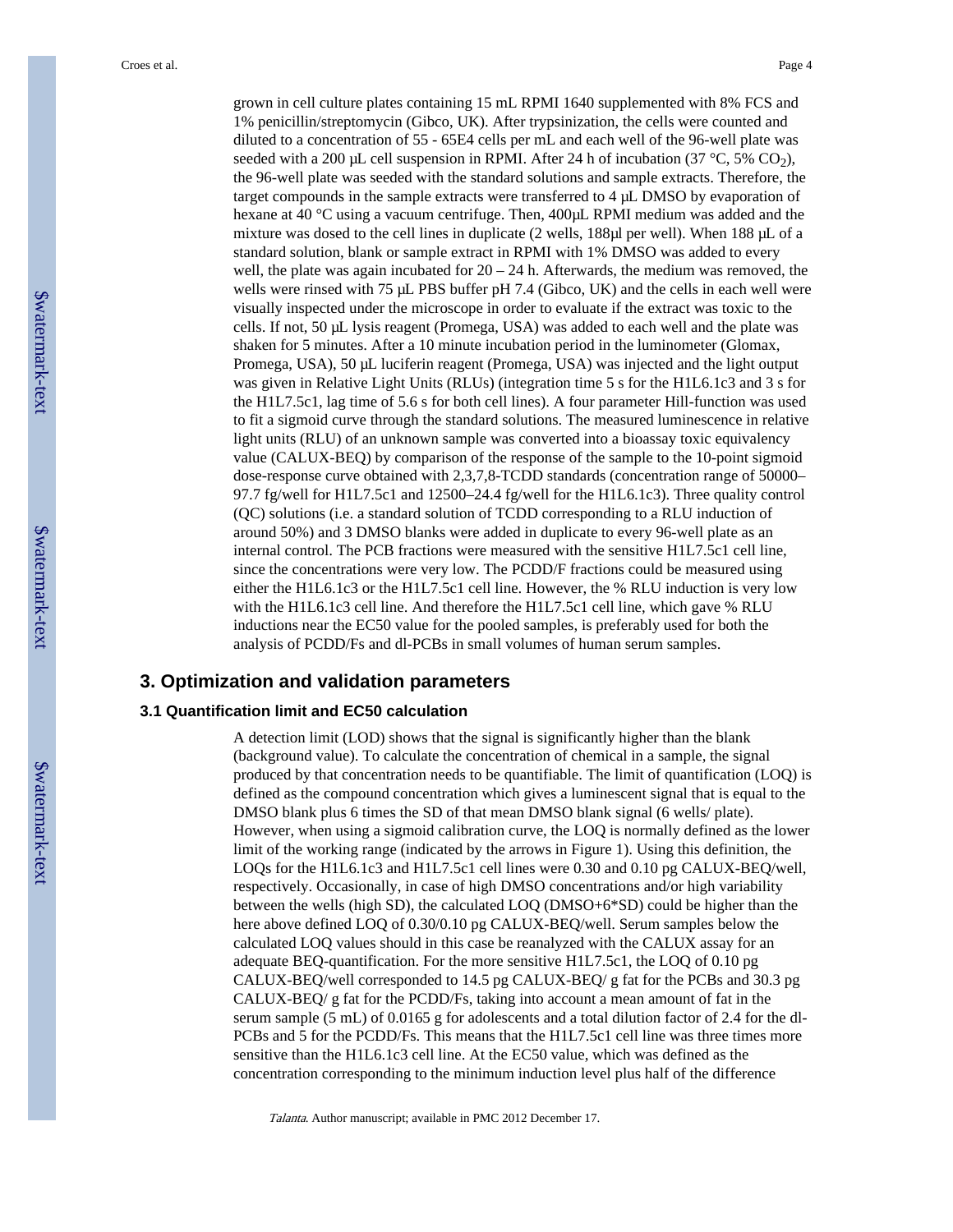between the maximum and minimum induction levels (% RLU of the

), the H1L7.5c1 cell line was even four times more sensitive than the H1L6.1 $\bar{c}3$  cell line (mean EC50 values of 438.6 and 1804.5 fg/well respectively).

#### **3.2 Full dose-response curves of dioxin-like compounds in human serum samples**

When analyzing serum samples, it is important to determine the optimum dilution factor. The most efficient way to do this is by analysis of different sample dilutions from the same sample or the same pool of samples.

In this study, dilutions curves were obtained for pooled human serum samples from 300 adults (50–65 years old). Dilutions of 1.2, 1.5, 2, 4, 5, 8, 31 and 40 for the PCDD/F fraction and dilutions of 1.2, 1.5, 1.67, 2.4 and 4 for the dl-PCB fraction, obtained from the same pooled serum sample, were analyzed with the H1L7.5c1 cell line.

Figure 2 shows two full dose-response dilution curves for the PCDD/F fraction, measured with the H1L7.5c1 cell line. The samples were from the same pool, but extraction, clean up and bioassay measurements were done independently for both curves. Table 1 gives an overview of the CALUX-BEQ in pg/g fat for the PCDD/F fraction for the different dilution points from the full dose curves in Figure 2. The CALUX-BEQ was calculated for each dilution factor using the solver function on the TCDD standard calibration curve and taking into account the amount of fat and the used dilution factor.

From Figure 2 and Table 1 it is clear that the optimum dilution factor (df) is in the range of 4, 5 and 8, with induction levels between 70 and 49 % and BEQ-values ranging from 66.2 to 102.3 pg CALUX-BEQ/g fat. When incubating cells with more diluted samples (df 20 to 40), the induction levels were rather low, which resulted in an overestimation of the CALUX-BEQ. Also, serum samples with low PCDD/F levels would be below the quantification limit (LOQ). When dosing more concentrated samples (df 1.2, 1.5 or 2), the % RLU induction was again lower than the curve maximum (past the top of the curve) and the sample extracts were in the so called "toxic range" of the calibration curve. This resulted in very low CALUX-BEQ values (Table 1) and thus an underestimation of the PCDD/F concentration. Since no cell death was observed in these cells, there were probably interfering compounds from the serum matrix that suppressed the CALUX signal and/or the induction response. More research is needed to identify these interfering compounds.

Measurements of the PCDD/F fraction with the H1L6.1c3 cell line gave similar doseresponse curves with the same curvature, but the maximum induction level was only 12.5 % (compared to 70 % with the H1L7.5c1 cell line) at df 4. For the PCB fraction, dilution factors 1.2, 1.67, 2.4, 3.3, 4 and 5 were tested. The optimal dilution factors for the H1L7.5c1 cell line were between 1.2 and 2.4; dilution factors 3.3, 4 and 5 yielded responses below the quantification limit. In contrast to the PCDD/F fraction, no "toxic effects" were observed for the PCB fraction. When using the less sensitive H1L6.1c3 cell line, most PCB extracts were below quantification limits (data not shown). From this experiment, it was decided to use the more sensitive H1L7.5c1 cell line with a dilution factor of 5 for the PCDD/F fraction (0.8 mL out of 2 mL hexane extract, dosed in duplicate) and a dilution factor of 2.4 for the PCB fraction (1 mL out of 1.2 mL hexane extract, also dosed in duplicate).

#### **3.3 Repeatability and within-lab reproducibility**

Repeatability and within-lab reproducibility of the luciferase induction of the cell bioassay were calculated by analysis of the QC TCDD-standard on different days. On every 96-well plate, the QC standard solution was analyzed 3 times in duplicate (6 wells/plate) and the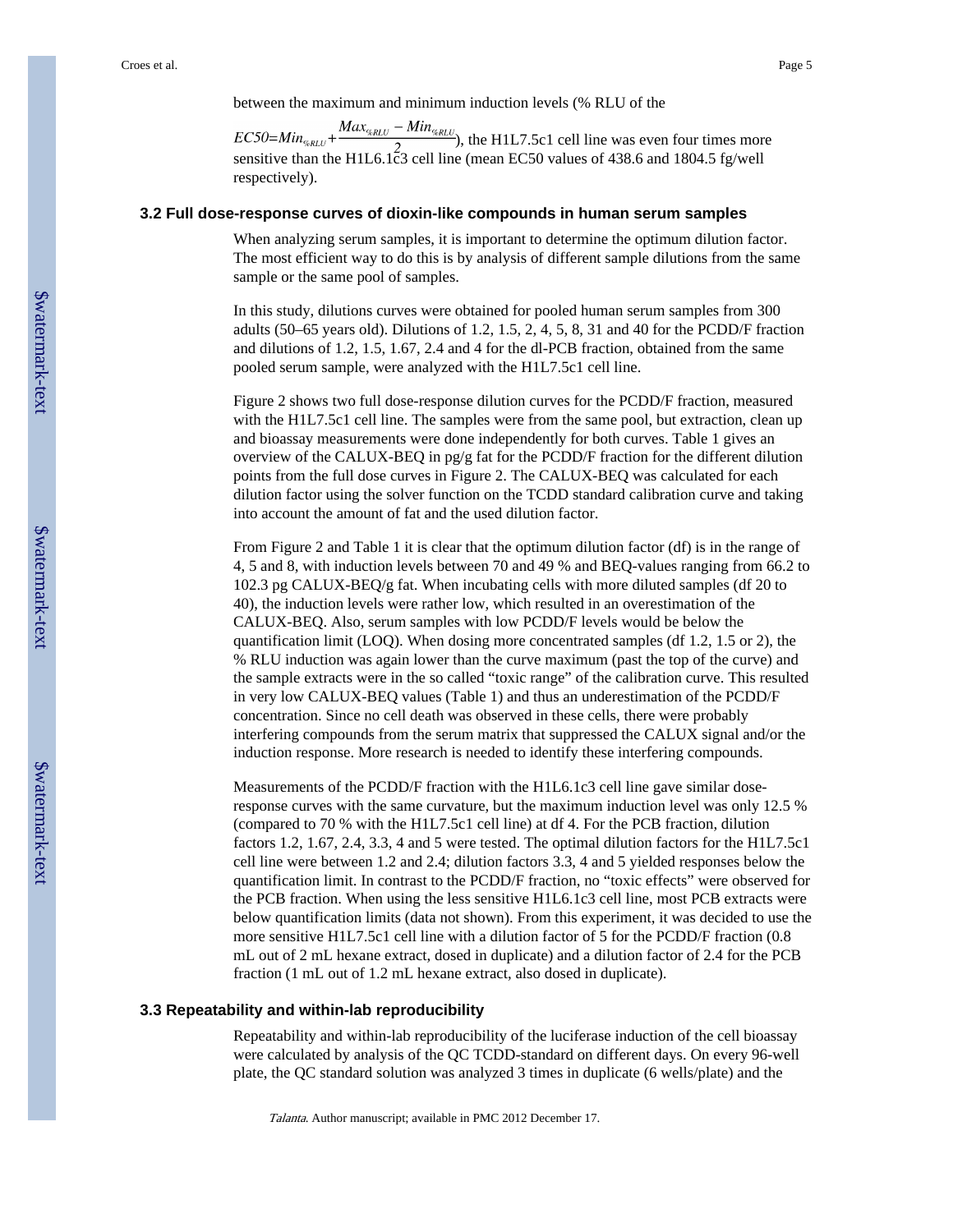concentration (0.25 pg/well or 125 fg/ $\mu$ l) was chosen such that it would produce an induction response near the EC50 value (i.e. in the middle of the working range).

Table 2 gives an overview of the repeatability of the QC standard on a 96-well plate  $(SD_r)$ and  $\text{RSD}_r$ ), the within-lab reproducibility for analysis on different days (SD<sub>RW</sub> and  $\text{RSD}_\text{RW}$ ) and the CALUX recovery.

From Table 2 it is clear that all parameters of the bioassay analysis were within the quality criteria in our lab:  $\text{RSD}_\text{r}$  and  $\text{RSD}_\text{RW}$  were lower than 15% and the recovery was between 80–120%.

The long-term within-lab reproducibility of the whole procedure (extraction, clean up and bio-assay analysis) was calculated for pooled human serum samples from adults, analyzed on different days (between September 2009 and February 2011) with the H1L7.5c1 cell line. Table 3 gives an overview of the results for the PCB and the PCDD/F fractions, expressed in pg BEQ/g fat and in pg BEQ/g serum. For the PCB fraction a dilution factor of 2.4 was used, while for the PCDD/Fs a dilution factor of 5 was analyzed. The mean CALUX-BEQ values were 20.0 pg BEQ/g fat for the dl-PCB fraction and 83.3 pg BEQ/g fat for the PCDD/ F fraction. As expected, the % RSD was higher for the samples than for the QC standards, since for the serum samples also extraction and clean up contribute to the variability.

#### **3.4 Procedural blanks**

To assess the specificity and to account for interferences that may derive from the solvents used and sample treatment methods, procedural blanks were analyzed during every run. Therefore, 5 mL ultra pure water was extracted, cleaned up and analyzed with the CALUX assay according to the previously described protocol. To detect possible antagonistic and synergetic effects, the blank extract from both the PCB and PCDD/F fraction was spiked with the QC TCDD-standard (section 3.3). The recovery of the spiked blank was compared with the recovery of the 3 QC standards on the CALUX 96-well plate and should be between 80–120 % [15]. For the PCB fraction, the mean recovery from 9 spiked procedural blanks was 114 % (RSD 5.1 %), while for the PCDD/F fraction  $(n = 12)$  a mean recovery of 111 % (RSD 9.1 %) was found. In both fractions, a slightly elevated recovery was found, which could be due to impurities originating from the used solvents or column fillings. In later experiments, new batches of solvents, silica and XCARB were used and no elevations of the recovery were found. During all experiments, no cell death was observed in the samples and the procedural blanks.

#### **3.5 Recovery and correlation with GC-HRMS**

The recovery was calculated from a C13 spiked pooled serum sample, that was measured with GC-HRMS (VITO, Unit Environmental Analysis and Technology, Mol, Belgium). Therefore, 8 serum samples (5 mL) from the same sample pool were extracted and cleaned up with separation of the PCDD/F and dl-PCB fraction, according to the normally used CALUX protocol, and then pooled together for analysis by GC-HRMS. The serum pool was the same as the one used to analyze the long-term within-lab reproducibility of the CALUX assay (Table 3).

Table 4 provides an overview of the CALUX and GC-HRMS results for both the PCDD/Fs and the dioxin-like PCBs in the sample extracts. For the GC-HRMS analysis, the WHO-TEF values of 2005 [16] were used for both PCDD/Fs and non-ortho PCBs. The mono-ortho PCBs were not analyzed by GC-HRMS.

The CALUX-BEQs were higher than the GC-HRMS results. For the PCDD/F fraction a CALUX/GC-HRMS ratio of 2.0 was found, while for the PCB fraction the CALUX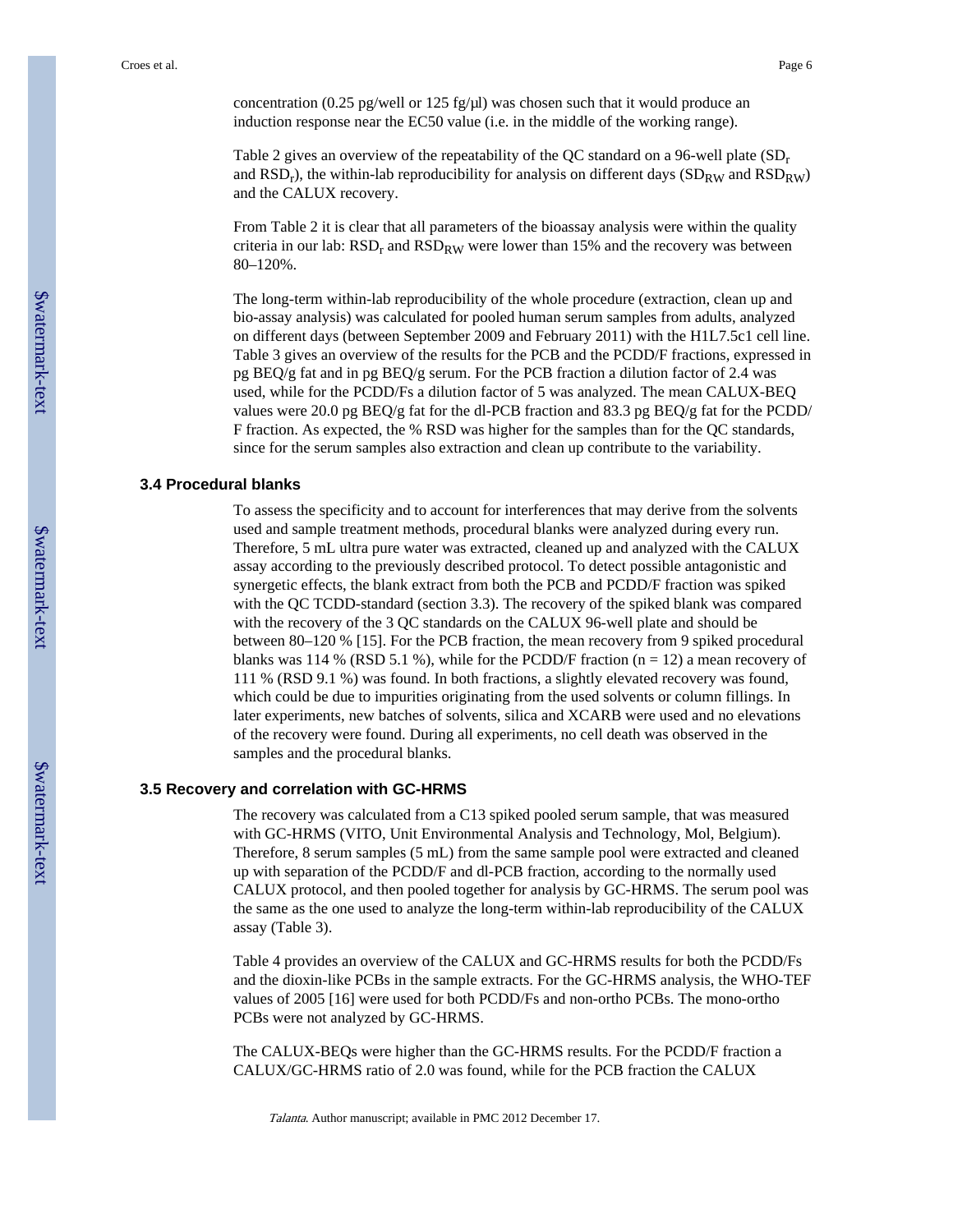response was 40% higher compared to the GC-HRMS TEQ-values. Most authors report CALUX PCDD/F fraction levels commonly higher than those of GC-HRMS [13, 15, 17, 18, 19], while for the dl-PCB fraction, CALUX values are often lower than those obtained by GC-HRMS [17, 18, 19]. However, in this study, only the non-ortho PCBs were measured by GC-HRMS, while the CALUX assay can detect any PCB (including non-ortho and monoortho) that can bind to and activate the AhR. Although mono-ortho PCBs have low TEF/ REP values, this could maybe partly explain the higher BEQ values found for the PCB fraction with the CALUX-bioassay compared to GC-HRMS.

The concentrations of all PCDD/F and non-ortho PCB congeners (pg WHO-TEQ/sample) and the recoveries of all the C13 standards (%), measured with GC-HRMS, are presented in Table 5. Spiking of the serum samples with the C13 standards was done before extraction of the sample via the CALUX procedure. The % recovery in Table 5 therefore reflects the recovery of the total CALUX sample pre-treatment method (extraction and clean up) after measurement with GC-HRMS.

All congeners could be quantified by GC-HRMS in the pooled serum sample. The recovery of the C13 spiked PCDD/Fs was between 60–90 % for all congers and between 67–82 % for the C13 spiked non-ortho PCBs. Also, an adequate separation between both fractions was obtained during the clean up of the sample extract. In the PCB fraction, not more than 13% of the dioxin congener TCDF (WHO 2005-TEF of 0.1 ) was found which corresponds to 0.01 pg CALUX-BEQ / g fat and 9.4% of the dioxin congener TCDD (WHO 2005-TEF of 1), which corresponds to 0.81 pg BEQ/g fat. In the PCDD/F fraction not more than 14% of the PCB congener 169 (WHO 2005-TEF of 0.03) or 0.83 pg CALUX-BEQ/ g fat was detected, while for the most potent PCB congener, PCB 126 with a WHO 2005-TEF value of 0.1, 8.6% or 1.0 pg BEQ/g fat was found in the PCDD/F fraction (Table 5).

# **3.6 Quantification of PCDD/Fs and dioxin-like PCBs in human serum samples from adolescents**

Five mL serum samples obtained from 173 14–15 year-old adolescents of the general population, recruited via the school system in Flanders, were analyzed using the optimized CALUX procedure described above. The dl-PCB and PCDD/F fraction were measured separately for all samples with the H1L7.5c1 cell line, using dilution factors for these fractions of respectively 2.4 and 5. For these dilution factors, quantification of the sample extracts could be carried out on 100% and 98.8% of the PCDD/F and dl-PCB fractions respectively. The PCDD/F fraction of 45 out of 173 samples were also analyzed using the H1L6.1c3 cell line (also at df 5) to compare the two cell lines. The % RSD was lower than 20% for 42 out of 45 samples (see supplementary info: Table 7).

The geometric mean PCDD/F and dioxin-like PCB concentrations in the total study population (n=173) were respectively 108 (95% confidence interval (CI): 101–114) pg CALUX-BEQ/g fat and 32.1 (95% CI: 30.1–34.2) pg CALUX-BEQ/g fat. The levels of both biomarkers were significantly higher for samples from boys (124.9 pg CALUX-BEQ/g fat for PCDD/Fs and 36.7 pg CALUX-BEQ/g fat for dl-PCBs) than for those of girls (92.6 pg CALUX-BEQ/g fat for PCDD/Fs and 27.9 pg CALUX-BEQ/g fat for dl-PCBs) (ANOVA: p<0.001). The PCDD/F CALUX-BEQ value increased with a lower education level (p=0.02) and was significantly higher in subjects consuming self-caught fish (p=0.02). For dl-PCBs only a non-significant increasing trend was seen for some food factors such as eating self-caught fish ( $p=0.12$ ) and local eggs ( $p=0.17$ ) and being breastfed as newborn  $(p=0.07)$ .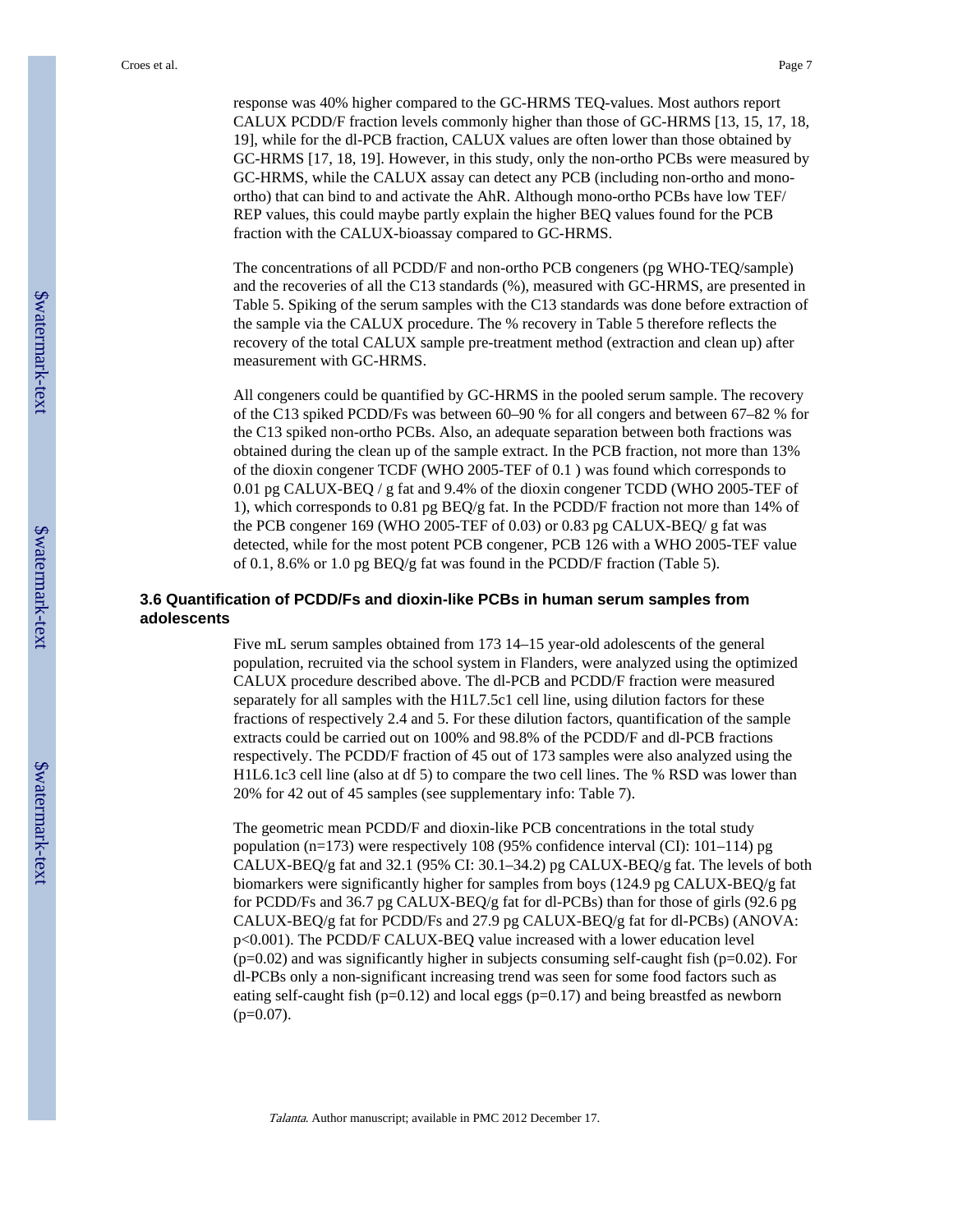# **4. Conclusions and discussion**

An optimized method was validated for the quantification of PCDD/Fs and dioxin-like PCBs in small amounts of human serum samples. With the newly developed sensitive H1L7.5c1 cell line, it was possible to detect both dioxin like-PCBs and PCDD/Fs in serum samples of adolescents and adults.

First, full dose-response dilution curves of a pooled sample were established and hence, an optimum dilution range of the sample matrix for analysis with the CALUX cell line was obtained. The choice of an appropriate dilution factor is very important, since matrix effects can occur when dosing concentrated sample extracts and this could result in inaccurate BEQ determinations. Normally, it should be expected that all dilutions yield the same CALUX-BEQ result. However, when the slope and the maximum of the sample curve are not the same as those of the standard TCDD calibration curve, a wide spread in calculated BEQ values can be found for different dilutions (Table 4). Therefore, it should be investigated which dilution range yields comparable CALUX-BEQ values. Often this optimum dilution range is around the EC50 value, when using the mouse hepatoma cell lines. For the serum samples dilution factors of 2.4 for dl-PCBs and 5 for PCDD/Fs were selected for routine analysis, since these dilutions yielded CALUX-BEQ results with a same order of magnitude that were around the EC50 value. All individual serum samples were then analyzed with these dilution factors.

These results show the need to establish a full dose curve before starting routine analysis to determine the optimum dilution range. A single point analysis can not provide the needed information, since one does not know if this point is in the "toxic range" of the full dose curve (i.e. past the top of the curve) or not. When the optimum dilution range for the (biological) sample matrix is known, a single point analysis can be done for time-saving and economic reasons and/or if not enough sample is available for measuring multiple dilutions, which may be the case for human serum samples which should be used sparingly.

The validation studies showed that the relative standard deviation for the repeatability and within-lab reproducibility for the QC standard were lower than the in-house quality control criteria limits of 15 and 20 %. For the pooled serum samples a % RSD for long-term withinlab reproducibility of 41% for the dl-PCB fraction and 25% for the PCDD/F fraction, both expressed as pg BEQ/g fat, was found. The mean recovery of the procedural blanks was for both fractions within the accepted limits of 80–120%. The LOQ was 14.5 pg BEQ/g fat for the dl-PCBs and 30.3 pg BEQ/g fat for the PCDD/Fs, taking into account a mean fat amount in the 5 mL serum sample of 0.0165 g for adolescents and the used total dilution factors. The mean EC50 values for the H1l7.5c1 and H1L6.1c3 cell lines were respectively 438.6 and 1804.5 fg/well. The recovery, measured by analysis of a C13-spiked pooled serum sample with GC-HRMS, was between 60–90% for all PCDD/F congeners and between 67–82% for the non-ortho PCBs. The separation between both fractions was also adequate: a maximum of 13% of PCDD/F congeners was found in the PCB fraction and maximum 14% of PCB congeners was found in the PCDD/F fraction. CALUX values from the pooled serum samples were higher than concentrations calculated with GC-HRMS, with a CALUX/GC-HRMS ratio of respectively 2.0 and 1.4 for the PCDD/Fs and the dl-PCBs. As expected, given the similarity in the two recombinant cell lines, a good correlation was found between the samples of adolescents analyzed using both the H1L7.5c1 and the H1L6.1c3 cell lines.

The CALUX-BEQ values, reported for the adolescents in this study, were 108 (95% CI: 101–114) pg CALUX-BEQ/g fat for the PCDD/Fs and 32.1 (30.1–34.2) CALUX-BEQ/g fat for the dioxin-like PCBs. These results will be used as a reference value for Flanders and will allow the researchers to determine the pollution pressure in specific hot spots and to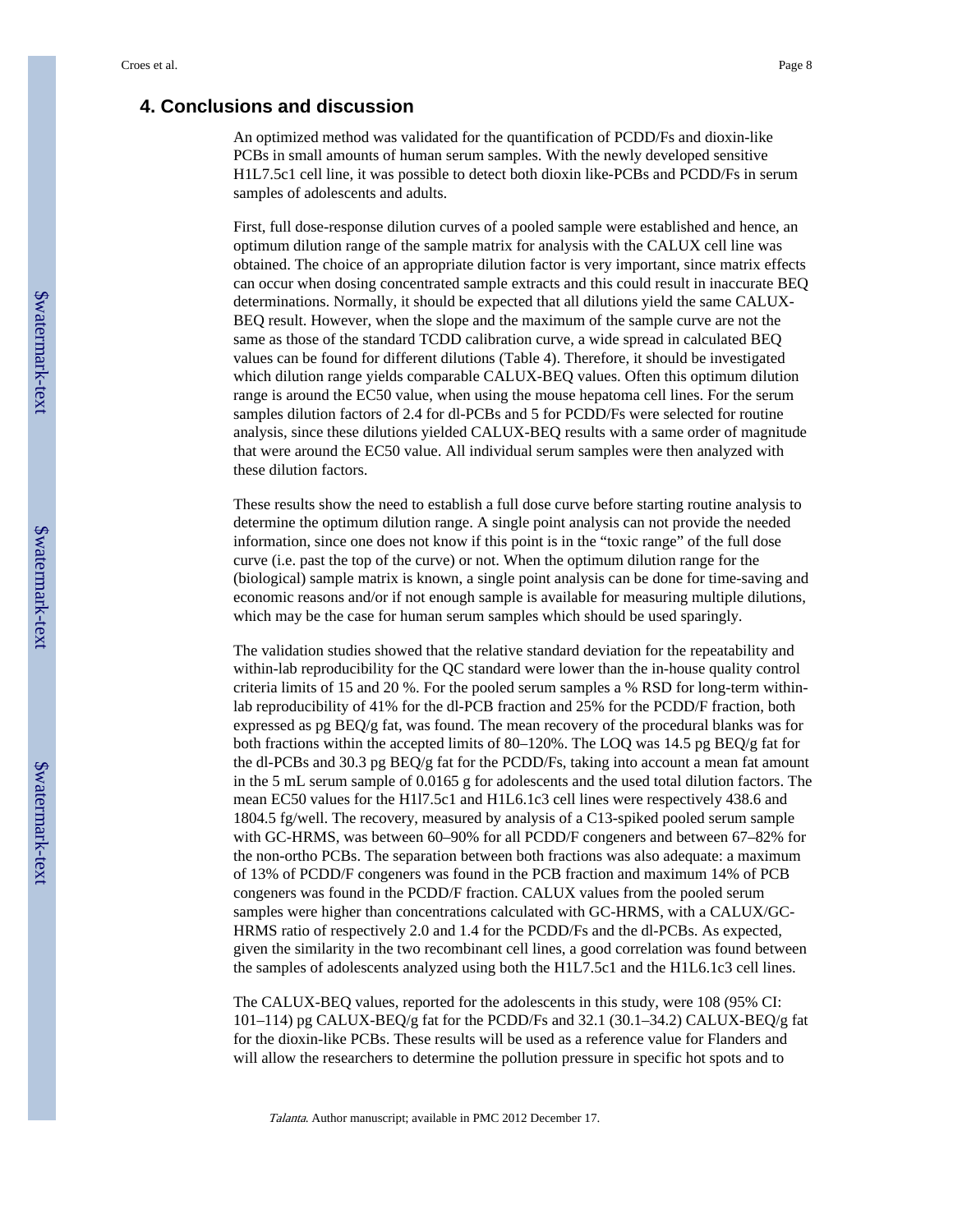follow up the concentration levels in adolescents over a period of time. Comparison of the CALUX-BEQ values with the results of other instrumental and bio-analytical studies will be more difficult, since the biological response of the CALUX assay is strongly dependent on the cell type and the measurement conditions.

The PCDD/F values in this study were relatively high compared to most values from human biomonitoring studies that have been reported in literature (Table 6), but it is not always known which sample analysis protocol was followed in the other studies. Often different techniques are used (CALUX rat cells, CALUX mouse cells, GC-HRMS and analysis with or without separation of PCDD/Fs and dioxin-like PCBs), which makes clear interpretation and comparison of the results difficult. Also differences between clean up methods [19], the used dilution factor employed, different methods for quantification using CALUX standard curves [20] and the choice of TEF/REP values for quantification with GC-HRMS [21] all have an important influences on the quantification of the final result. Therefore, it is difficult to compare different studies with different protocols unless a correlation between the two methods has been established. This can be done by analyzing the same pooled sample(s), with a concentration(s) in the expected range of the unknown samples, multiple times with both methods.

# **Supplementary Material**

Refer to Web version on PubMed Central for supplementary material.

# **Acknowledgments**

This study was commissioned, financed and steered by the Ministry of the Flemish Community (Department of Economics, Science and Innovation; Flemish Agency for Care and Health; and Department of Environment, Nature and Energy).

The authors are grateful to M. Denison and the other members of the University of California-Davis (USA) for generously providing our laboratory with the H1L6.1c3 and the H1L7.5c1 cell lines, which were developed with funding from a Superfund Research Program grant (ES04699) from the National Institute of Environmental Health Sciences. The authors also acknowledge K. Servaes, B. Van den Bosch and M. Wevers for the GC-HRMS analysis (VITO, Unit Environmental Analysis and Technology, Mol, Belgium).

# **References**

- 1. Long M, Andersen BS, Lindh CH, Hagmar L, Giwercman A, Manicardi G-C, Bizzaro D, Spanò M, Toft G, Pedersen HS, Zvyezday V, Bonde JP, Bonefeld-Jorgensen EC. Environmental Health: A Global Access Science Source. 2006; 5:14–27. [PubMed: 16725033]
- 2. Van Larebeke N, Covaci A, Schepens P, Hens L. Journal of Epidemiology and Community Health. 2002; 56:828–830. [PubMed: 12388572]
- 3. VMM reports PCDD/Fs and PCB 126 in atmospheric deposition samples (Dutch). [http://](http://www.vmm.be/lucht/meetresultaten/dioxines-en-pcbs-resultaten) [www.vmm.be/lucht/meetresultaten/dioxines-en-pcbs-resultaten](http://www.vmm.be/lucht/meetresultaten/dioxines-en-pcbs-resultaten) (09/03/2011).
- 4. Website of the Flemish human biomonitoring study (FLEHS). [www.milieu-en-gezondheid.be/](http://www.milieu-en-gezondheid.be/English/index.html) [English/index.html](http://www.milieu-en-gezondheid.be/English/index.html) (09/05/2011)
- 5. Denison MS, He G, Baston DS, Tsutsumi T. Organohalogen Compounds. 2008; 70:772–775.
- 6. He G, Tsutsumi T, Zhao B, Baston DS, Zhao J, Heath-Pagliuso S, Denison MS. Toxicological Sciences. 2011 submitted.
- 7. Conner KT, Harris MA, Edwards MR, Budinsky RA, Clark GC, Chu AC, Finley BL, Rowlands JC. Journal of Exposure Science and Environmental Epidemiology. 2008; 18:369–380. [PubMed: 17912254]
- 8. Leng J-H, Kayama F, Wang P-Y, Nakamura M, Nakata T, Wanga Y. Chemosphere. 2009; 75:634– 639. [PubMed: 19211123]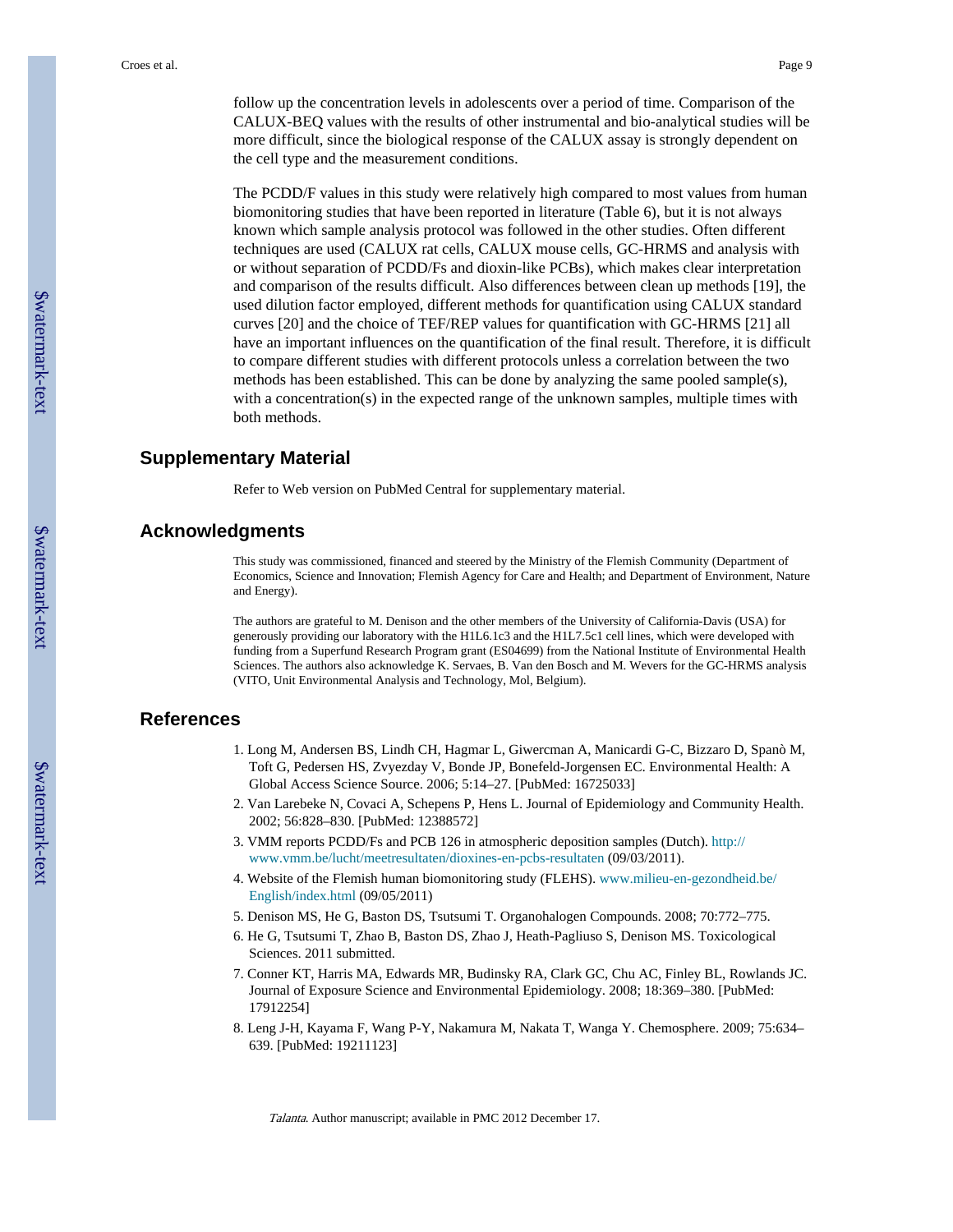- 9. Warner M, Eskenazi B, Patterson DG Jr, Clark G, Turner WE, Bonsignore L, Mocarelli P, Gerthoux PM. Journal of Exposure Analysis and Environmental Epidemiology. 2005; 15:310–318. [PubMed: 15383834]
- 10. Chou I-C, Lee W-J, Wang L-C, Chang-Chien G-P, Lee W-S, Lee H. Journal of Hazardous Materials. 2008; 154:1166–1172. [PubMed: 18191892]
- 11. Vanderperren H, Van Wouwe N, Behets S, Windal I, Van Overmeire I, Fontaine A. Talanta. 2004; 63:1277–1280. [PubMed: 18969559]
- 12. Schroijen C, Van Wouwe N, Sanctorum H, Goeyens L, Baeyens W. Organohalogen Compounds. 2006; 68:2511–2514.
- 13. Van Wouwe N, Windal I, Vanderperren H, Eppe G, Xhrouet C, Massart A-C, Debacker N, Sasse A, Baeyens W, De Pauw E, Sartor F, Van Oyen H, Goeyens L. Talanta. 2004; 63:1157–1167. [PubMed: 18969545]
- 14. Windal I, Van Wouwe N, Eppe G, Xhrouet C, Debacker V, Baeyens W, De Pauw E, Goeyens L. Environ. Sci. Technol. 2005; 39:1741–1748. [PubMed: 15819233]
- 15. Croes K, Van Langenhove K, Elskens M, Desmedt M, Roekens E, Kotz A, Denison MS, Baeyens W. Chemosphere. 2011; 82(5):718–724. [PubMed: 21094512]
- 16. Van den Berg M, Birbaum LS, Denison MS, De Vito M, Farland W, Feeley M, Fiedler H, Hakansson H, Hanberg A, Haws L, Rose M M, Safe S, Schrenk D, Tohyama C, Tritscher A, Tuomisto J, Tysklind M, Walker N N, Peterson RE. Toxicological Sciences. 2006; 93(2):223–241. [PubMed: 16829543]
- 17. Tsutsumi T, Amakura T, Nakamura M, Brown DJ, Clark GC, Sasaki K, Toyoda M, Maitani T. Analyst. 2003; 128:486–492. [PubMed: 12790202]
- 18. Van Overmeire I, Carbonnelle S, Schoeters G, Van Cleuvenbergen R, Windal I, Van Wouwe N, Goeyens L. Organohalogen Compounds. 2003; 60:243–246.
- 19. Van Wouwe N, Windal I, Goeyens L. Organohalogen Compounds. 2007; 69:817–820.
- 20. Elskens M, Baston DS, Stumpf C, Haedrich J, Keupers I, Croes K, Denison MS, Baeyens W, Goeyens L. Talanta. 2011
- 21. Van Overmeire I, Clark GC, Brown DJ, Chu MD, Cooke M, Denison MS, Baeyens W, Srebrnik S, Goeyens L. Environmental Science & Policy. 2001; 4:345–357.
- 22. Koppen G, Covaci A, Van Cleuvenbergen R, Schepens P, Winneke G, Nelen V, Schoeters G. Toxicology Letters. 2001; 123:59–67. [PubMed: 11514106]
- 23. Kayama F, Horiguchi H, Oguma E, Fujino J, Yabushita H, Brown D, Clark G. Organohalogen compounds. 2002; 55:275–278.
- 24. Todaka T, Hirakawa H, Kajiwara J, Hori T, Tobiishi K, Yasutake D, Onozuka D, Sasaki S, Miyashita C, Yoshioka E, Yuasa M, Kishi R, Iida T, Furue M. Chemosphere. 2010; 78:185–192. [PubMed: 19850319]
- 25. Wittsiepe J, Fürst P, Schrey P, Lemm F, Kraft M, Eberwein G, Winneke G, Wilhelm G. Chemosphere. 2007; 67:S286–S294. [PubMed: 17217986]
- 26. Burns JS, Williams PL, Sergeyev O, Korrick S, Lee MM, Revich B, Altshul L, Patterson DG Jr, Turner WE, Needham LL, Saharov I, Hauser R. Environ Health Perspect. 2009; 117:1593–1599. [PubMed: 20019911]
- 27. Ayotte P, Dewailly E, Lambert GH, Perkins SL, Poon R, Feeley M, Larochelle C, Pereg D. Environ Health Perspect. 2005; 113:1318–1324. [PubMed: 16203240]

\$watermark-text

Swatermark-text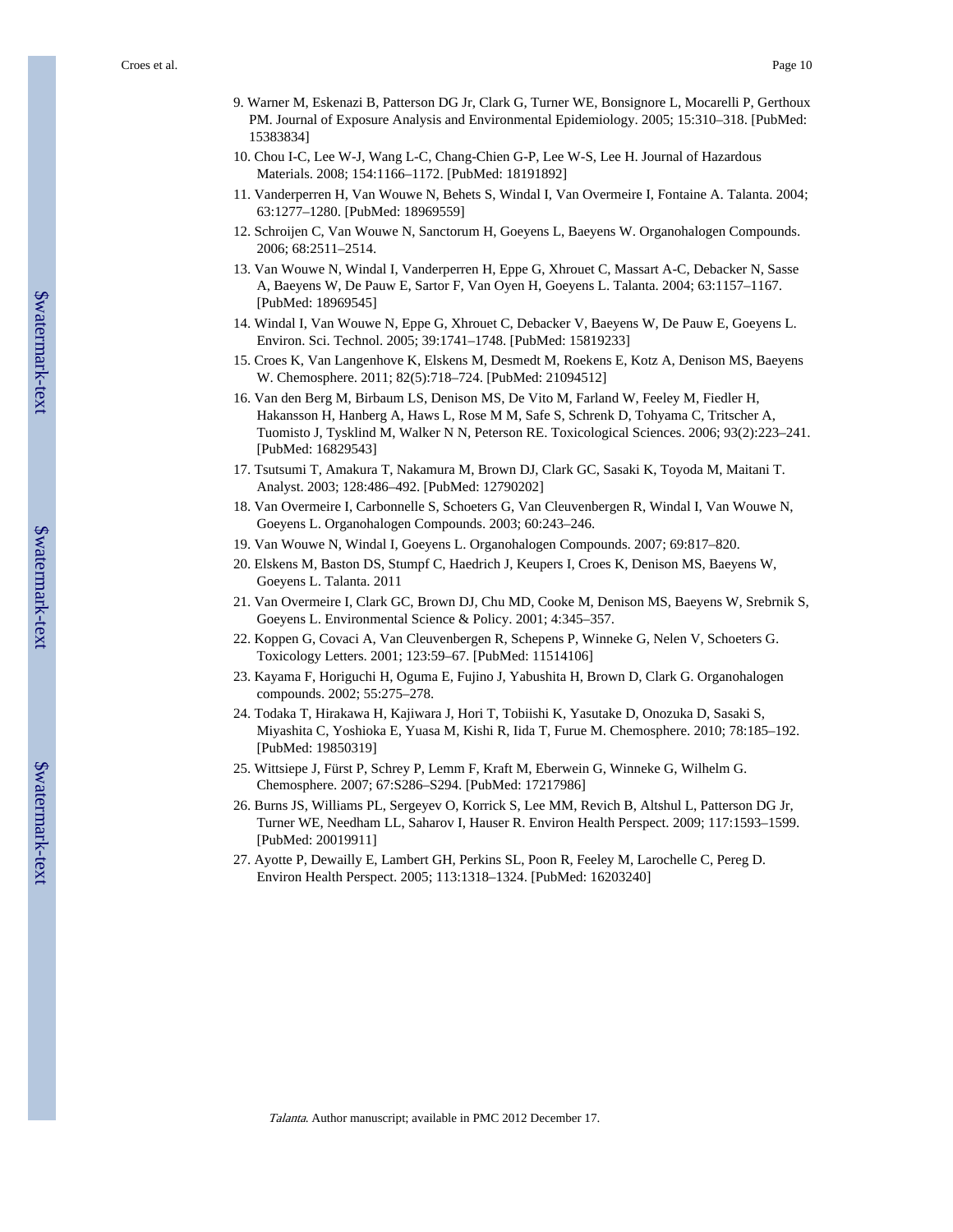

# **Figure 1.**

2,3,7,8-TCDD standard calibration curves for the mouse hepatoma H1L6.1c3 and the H1l7.5c1 cell lines. The working range is indicated by the arrows.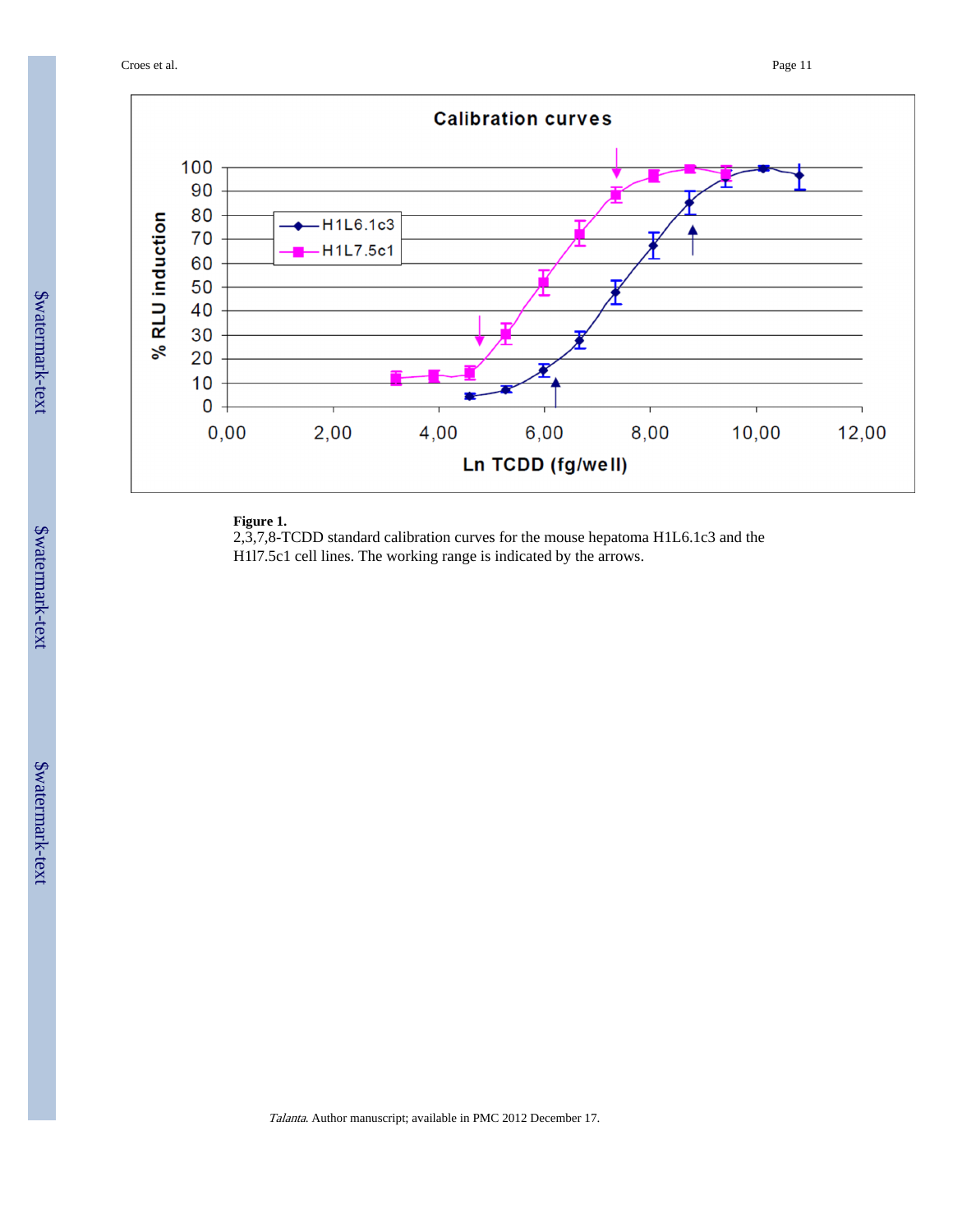Croes et al. Page 12



# **Figure 2.**

Full dose-response curves for the PCDD/F fraction from the same pooled serum samples, measured with the H1L7.5c1 cell line (experiment in duplicate). The percentage induction (RLUs relative to the maximum of the TCDD standard curve) is shown at the positions indicated by the arrows.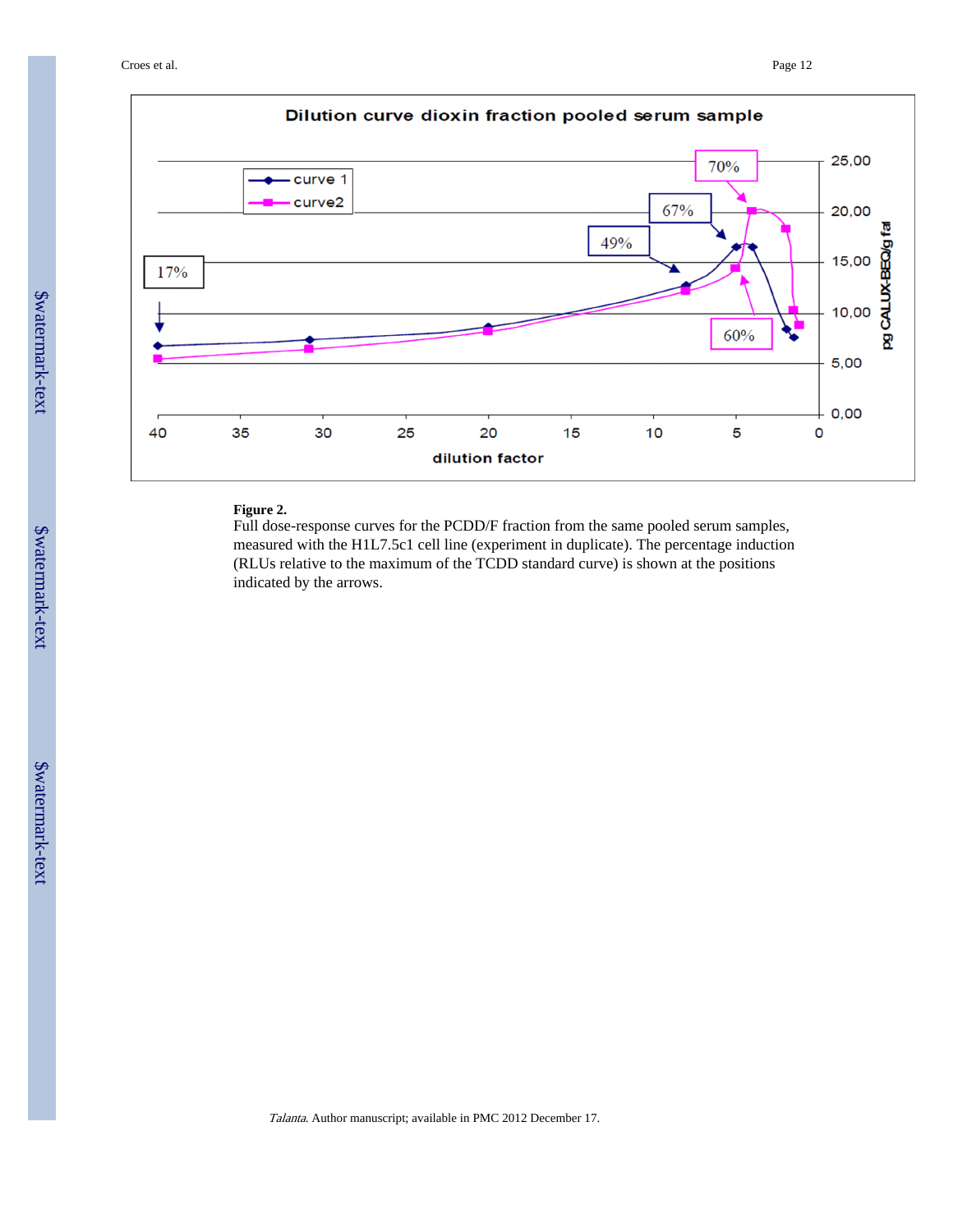CALUX-BEQ values in pg/g fat for the PCDD/F fraction of two full dose response curves from pooled serum samples. The numbers in bold indicate the optimum dilution range that can be used for quantification. The results were not corrected for blank responses.

| <b>Dilution factor</b> | pg CALUX-BEQ/ g fat PCDD/F fraction |         |  |  |  |  |  |  |
|------------------------|-------------------------------------|---------|--|--|--|--|--|--|
|                        | Curve 1                             | Curve 2 |  |  |  |  |  |  |
| 1.2                    |                                     | 10.6    |  |  |  |  |  |  |
| 1.5                    | 11.7                                | 15.9    |  |  |  |  |  |  |
| $\overline{2}$         | 16.9                                | 36.7    |  |  |  |  |  |  |
| 4                      | 66.2                                | 80.3    |  |  |  |  |  |  |
| 5                      | 82.5                                | 71.9    |  |  |  |  |  |  |
| 8                      | 102                                 | 97.7    |  |  |  |  |  |  |
| 20                     | 174                                 | 165     |  |  |  |  |  |  |
| 31                     | 226                                 | 199     |  |  |  |  |  |  |
| 40                     | 271                                 | 219     |  |  |  |  |  |  |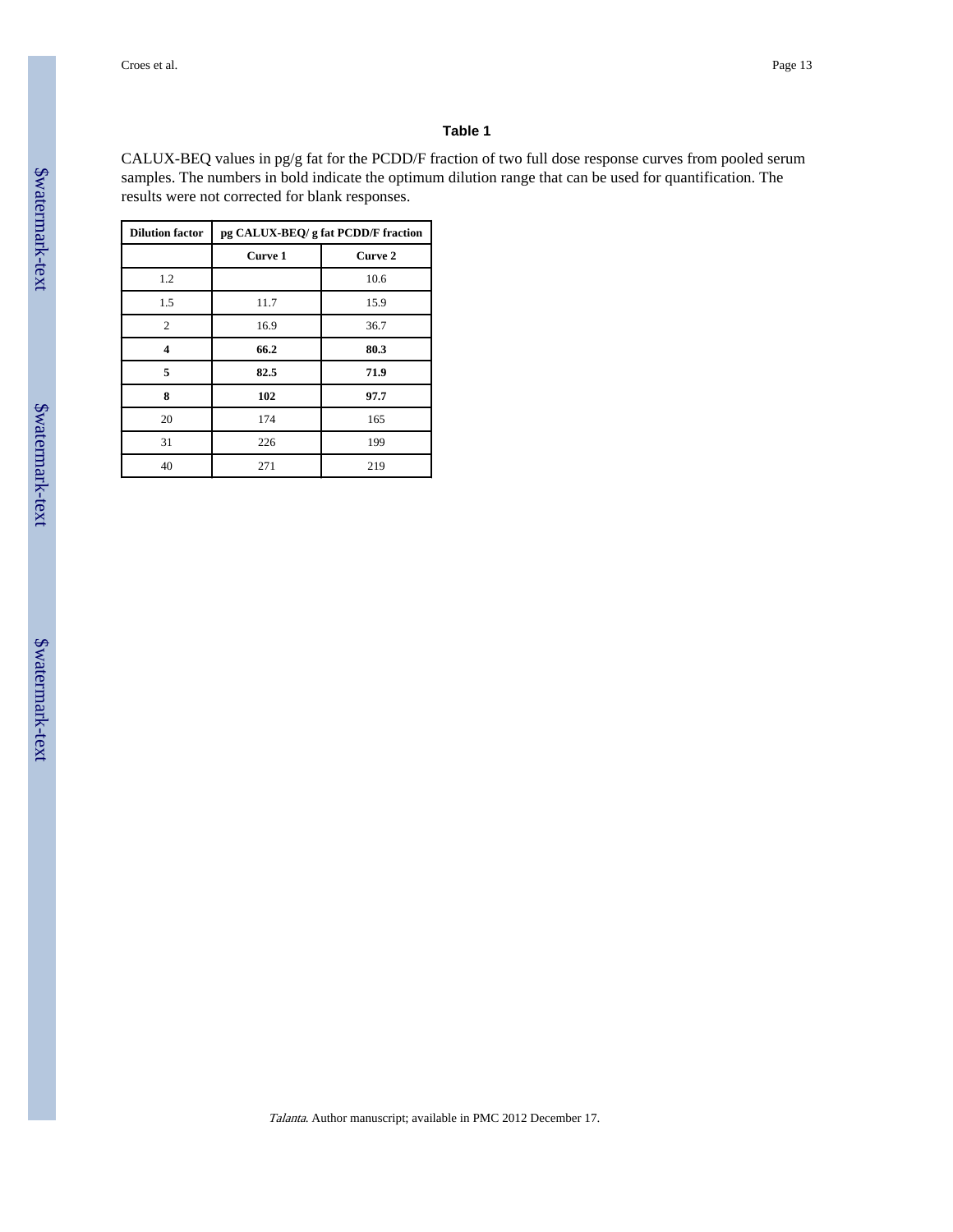Overview of the repeatability, within-lab reproducibility and apparent recovery for the QC standard, measured with the H1l7.5c1 cell line. SD is standard deviation; RSD is the relative standard deviation, also often called coefficient of variation (CV).  $SD_r$  and  $RSD_r$  describe the repeatability;  $SD_{RW}$  and  $RSD_{RW}$  show the withinlab reproducibility.

|                             | H1L7.5c1 |
|-----------------------------|----------|
| spike QC standard (pg/well) | 0.250    |
| number of plates/days       | 30       |
| mean QC value (pg/well)     | 0.245    |
| $SD_r$ (pg/well)            | 0.016    |
| $RSD_r$ $(\%)$              | 6.7      |
| $SD_{RW}$ (pg/well)         | 0.028    |
| $RSD_{RW}$ (%)              | 11.4     |
| Recovery (%)                | 98       |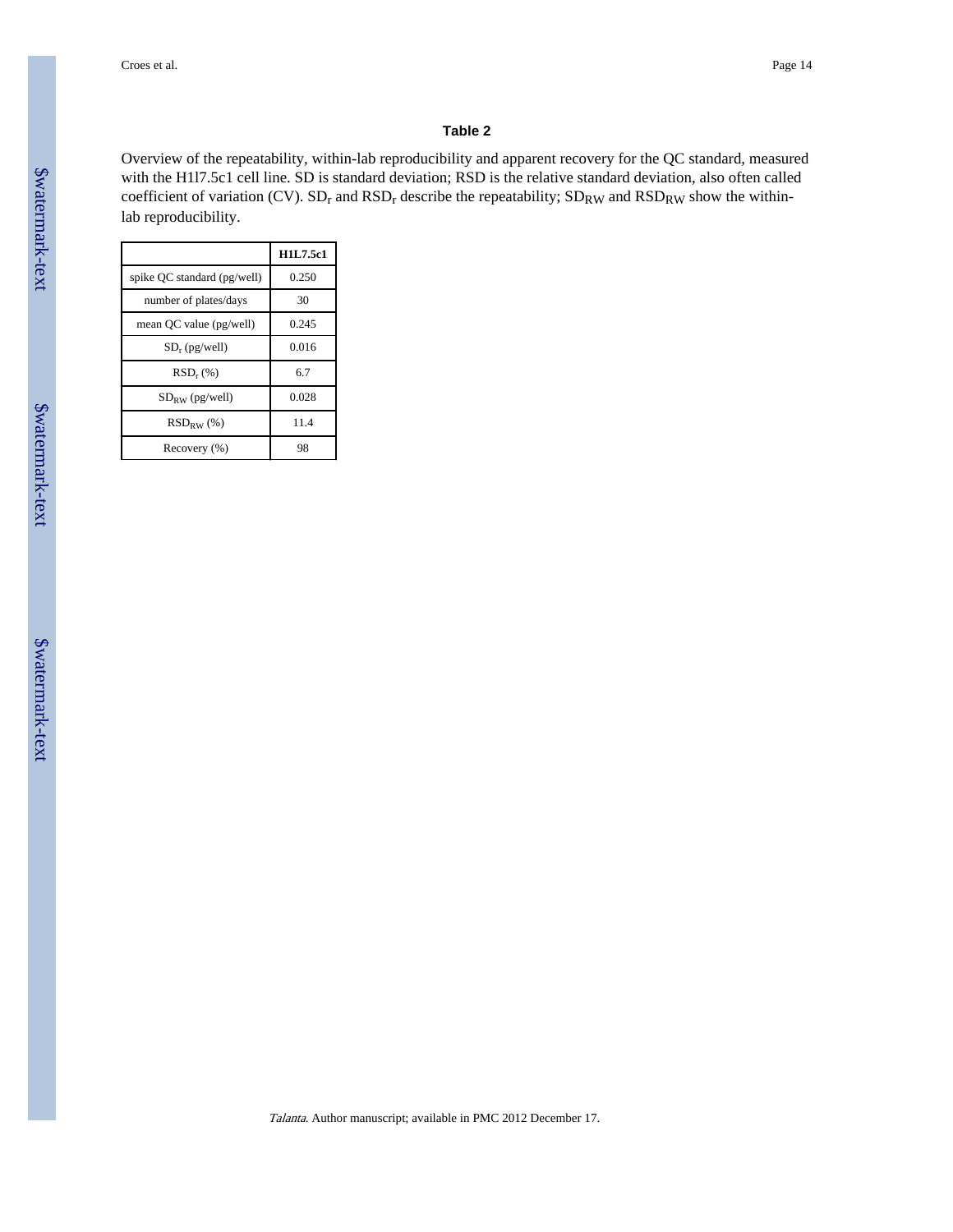Long-term within-lab reproducibility of a pooled serum sample, analyzed with the H1L7.5c1 cell line

|           |               | <b>PCB</b> fraction | <b>PCDD/F</b> fraction |                 |  |  |  |  |
|-----------|---------------|---------------------|------------------------|-----------------|--|--|--|--|
|           | pg BEQ/ g fat | pg BEQ /g serum     | pg BEQ/ g fat          | pg BEQ /g serum |  |  |  |  |
| Mean      | 20.0          | 0.09                | 83.3                   | 0.40            |  |  |  |  |
| <b>SD</b> | 8.3           | 0.04                | 20.8                   | 0.14<br>34      |  |  |  |  |
| $%$ RSD   | 41            | 42                  | 25                     |                 |  |  |  |  |
| n         | 35            | 35                  | 51                     | 51              |  |  |  |  |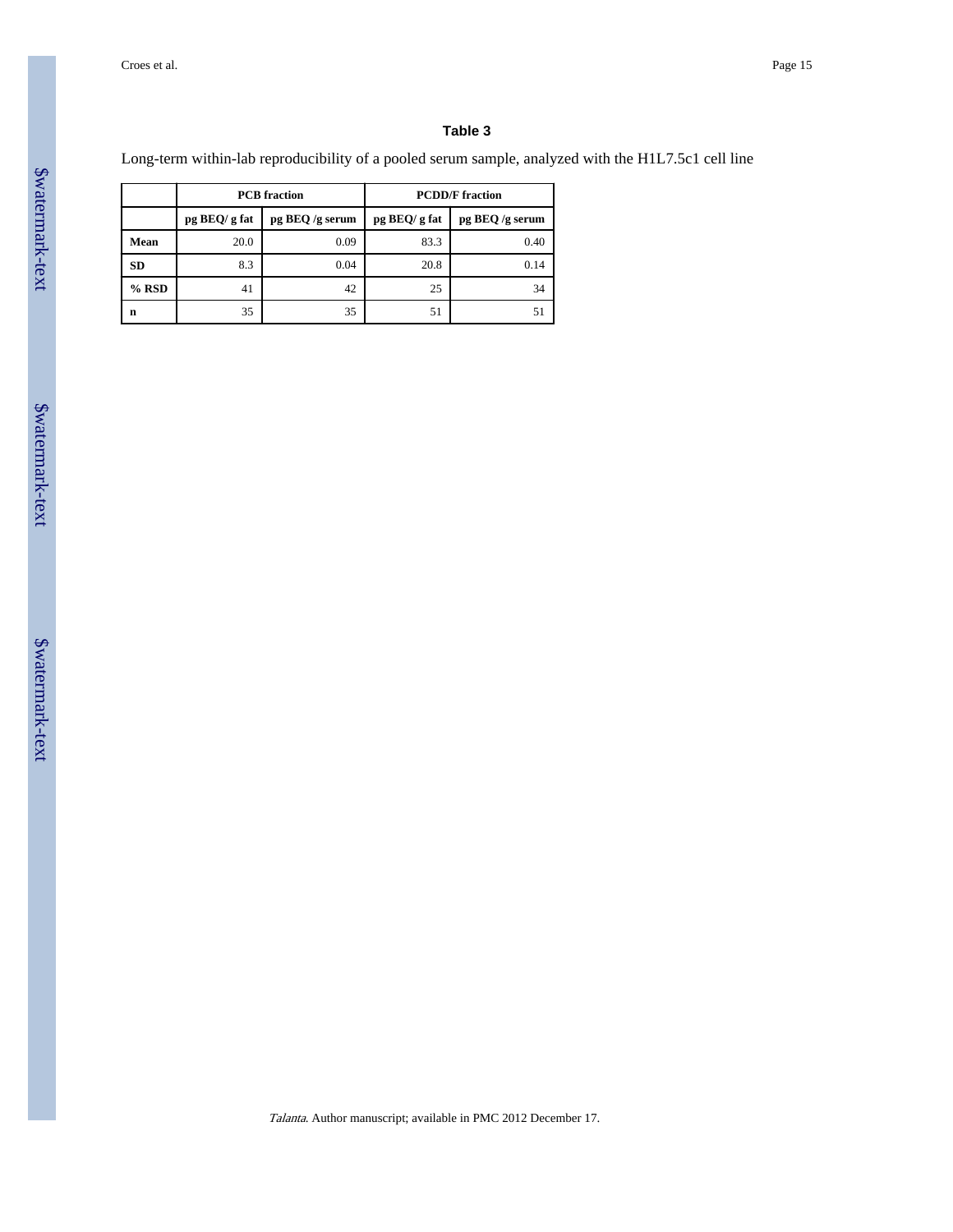Ratio between CALUX and GC-HRMS for the PCDD/F and PCB fractions of a pooled serum sample, where n equals the number of analysis. TEF-values were from 2005 [16]. Only non-ortho PCBs were analyzed with GC-HRMS.

|                               | <b>PCDD/Fs</b> | <b>PCBs</b>   | <b>Sum PCDD/Fs and</b><br>dl-PCBs |
|-------------------------------|----------------|---------------|-----------------------------------|
| $GC$ -HRMS (pg WHO-TEO/g fat) | 417            | 14.7          | 56.4                              |
| $CALUX$ (pg $BEQ/g$ fat)      | $83.3(n=51)$   | $20.0$ (n=35) | 103.3                             |
| <b>Ratio CALUX/GC-HRMS</b>    | 2.0            | 1.4           | 1.8                               |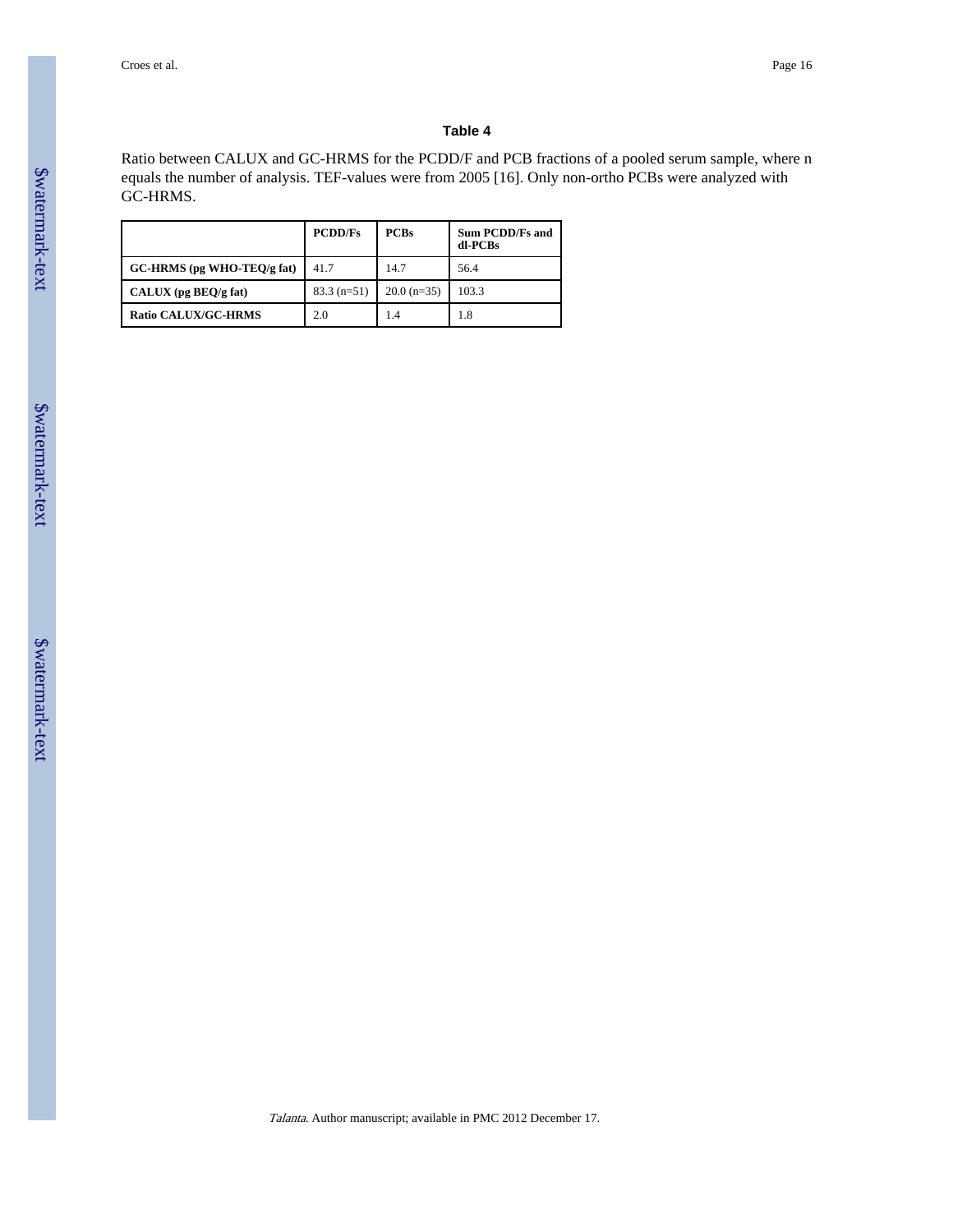GC-HRMS congener concentrations (pg WHO-TEQ/sample) and C13 standard recoveries (%) from CALUX sample extraction and clean up for PCDD/Fs and dl-PCBs. TEF-values were from 2005 [16]. nd is not detected.

|                     | <b>Dioxin fraction</b> | <b>Dioxin fraction</b> | <b>PCB</b> fraction | <b>PCB</b> fraction |  |  |
|---------------------|------------------------|------------------------|---------------------|---------------------|--|--|
| <b>GC-HRMS</b>      | pg WHO-TEQ             | % recovery             | pg WHO-TEQ          | % recovery          |  |  |
| <b>PCDD/Fs</b>      |                        |                        |                     |                     |  |  |
| 2,3,7,8-T4CDF       | 0.0080                 | 60.6                   | nd                  | 13                  |  |  |
| 1,2,3,7,8-P5CDF     | 0.0051                 | 80.5                   | nd                  | 0.7                 |  |  |
| 2,3,4,7,8-P5CDF     | 1.7                    | 89.7                   | nd                  | 2.5<br>0.6<br>0.4   |  |  |
| 1,2,3,4,7,8-H6CDF   | 0.16                   | 79.8                   | nd                  |                     |  |  |
| 1,2,3,6,7,8-H6CDF   | 0.17                   | 75.1                   | nd                  |                     |  |  |
| 2,3,4,6,7,8-H6CDF   | 0.045                  | 74.6                   | nd                  | 0.1                 |  |  |
| 1,2,3,7,8,9-H6CDF   | 0.0080                 | 63.3                   | nd                  | 0.2                 |  |  |
| 1,2,3,4,6,7,8-H7CDF | 0.021                  | 69.2                   | nd                  | 0.1<br>0.1          |  |  |
| 1,2,3,4,7,8,9-H7CDF | 0.00070                | 77.6                   | nd                  |                     |  |  |
| O8CDF               | 0.00012                | 60.8                   | nd                  | 0.1<br>9.4<br>1.3   |  |  |
| 2,3,7,8-T4CDD       | 0.99                   | 67.5                   | nd                  |                     |  |  |
| 1,2,3,7,8-P5CDD     | 2.0                    | 88.8                   | nd                  |                     |  |  |
| 1,2,3,4,7,8-H6CDD   | 0.15                   | 79.9                   | nd                  | 0.3                 |  |  |
| 1,2,3,6,7,8-H6CDD   | 1.5                    | 75                     | nd                  | 0.8                 |  |  |
| 1,2,3,7,8,9-H6CDD   | 0.14                   | $\overline{a}$         | nd                  |                     |  |  |
| 1,2,3,4,6,7,8-H7CDD | 0.11                   | 71.8                   | nd                  | 0.2                 |  |  |
| O8CDD               | 0.039                  | 59.5                   | nd                  | 0.1                 |  |  |
| dl-PCBs             |                        |                        |                     |                     |  |  |
| <b>PCB 81</b>       | nd                     | 4.4                    | 0.00011             | 68.9                |  |  |
| <b>PCB 77</b>       | nd                     | 4.9                    | 0.00021             | 67.2                |  |  |
| <b>PCB 126</b>      | nd                     | 8.6                    | 1.7                 | 82.1                |  |  |
| <b>PCB 169</b>      | nd                     | 13.7                   | 0.75                | 72.5                |  |  |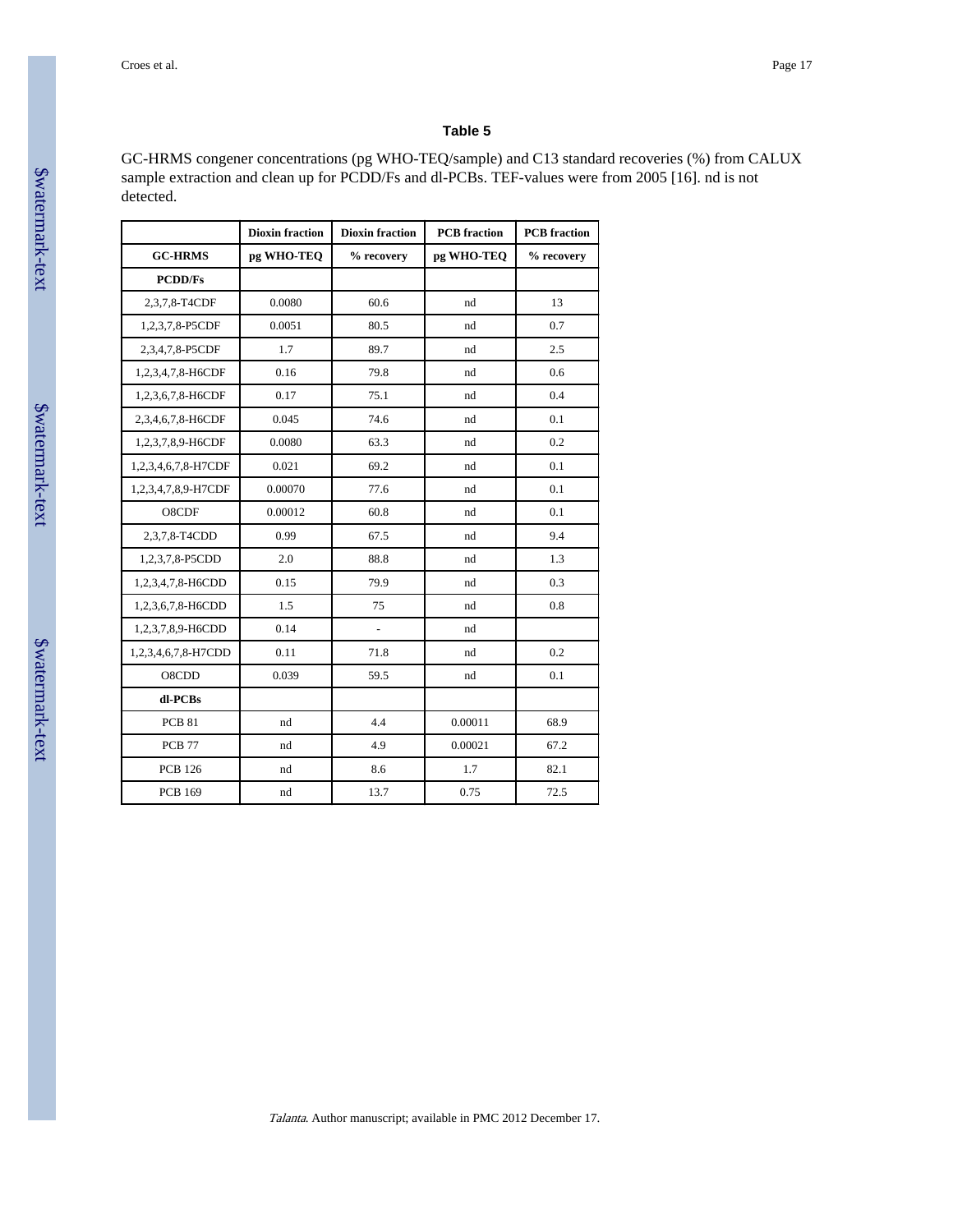| vaterman |  |
|----------|--|
|          |  |
|          |  |
|          |  |
|          |  |
|          |  |
|          |  |
|          |  |
| texi     |  |
|          |  |
|          |  |
|          |  |
|          |  |
|          |  |
|          |  |
|          |  |
|          |  |
|          |  |
|          |  |
|          |  |
|          |  |

| ဖ     |  |
|-------|--|
| Table |  |
|       |  |
|       |  |
|       |  |

Literature overview for the PCDD/F concentrations from human biomonitoring studies in different countries Literature overview for the PCDD/F concentrations from human biomonitoring studies in different countries

| Method      |                         | UDC-CALUX, H1L7.5c1 PCDD/F                           | UDC-CALUX HIL7.5c1, dl-PCB                           | XDS-CALUX, HIL6.1c2 PCDD/F | GC-HRMS, PCDD/F          | UCD-CALUX, Hepal.12cR | UCD-CALUX, Hepal.12cR | UCD-CALUX, Hepal.12cR | UCD-CALUX, Hepal.12cR | BDS-CALUX, sum PCDD/F and dl-<br>PCB | BDS-CALUX, sum PCDD/F and dl-<br>PCB | GC-HRMS, sum PCDD/F and dl-PCB    | GC-HRMS, sum PCDD/F and dl-PCB    | XDS-CALUX, PCDD/F                              | GC-HRMS                            | GC-HRMS                                | GC-HRMS                    | BDS-CALUX, sum PCDD/F and dl-<br>PCB         |
|-------------|-------------------------|------------------------------------------------------|------------------------------------------------------|----------------------------|--------------------------|-----------------------|-----------------------|-----------------------|-----------------------|--------------------------------------|--------------------------------------|-----------------------------------|-----------------------------------|------------------------------------------------|------------------------------------|----------------------------------------|----------------------------|----------------------------------------------|
| Value       |                         | 108 (101-114)                                        | 32.1 (30.1-34.2)                                     | 41.8                       | 25.7                     | 197                   | 312                   | 428                   | 337                   | 37.2 (13.1)                          | 35.0 (16.5)                          | $70.9(65.3 - 76.9)$               | 78.9 (72.7-85.6)                  | 32.3 (12.1)                                    | 11(4.2) PCDD/F<br>5.5 (2.5) dl-PCB | 16.79 PCDD/F<br>11.57 dl-PCB           | 21.1                       | 102 (37-287)                                 |
| j           |                         | pg CALUX-BEQ/g fat                                   | pg CALUX-BEQ/g fat                                   | pg CALUX TEQ/g fat         | pg WHO-TEQ/g fat         | pg CALUX TEQ/g fat    | pg CALUX TEQ/g fat    | pg CALUX TEQ/g fat    | pg CALUX TEQ/g fat    | pg CALUX TEQ/g fat                   | pg CALUX TEQ/g fat                   | pg WHO-TEQ/g fat                  | pg WHO-TEQ/g fat                  | pg CALUX TEQ/g fat                             | pg WHO-TEQ/g fat                   | pg WHO-TEQ/g fat                       | pg WHO-TEQ/g fat           | pg CALUX TEQ/g fat                           |
| Calculation | $CALUX$ in pg TEQ/g fat | GM (95%CI)                                           | GM (95%CI)                                           | <b>NO</b>                  | <b>NC</b>                | median                | median                | median                | median                | Mean (SD)                            | Mean (SD)                            | GM (95%CI)                        | GM (95%CI)                        | Mean (SD)                                      | Mean (SD)                          | Mean                                   | Median                     | Median (min-max)                             |
| Z           |                         | 173                                                  | 172                                                  | 341                        | 341                      | 75                    | $\mathfrak{g}$        | 78                    | 86                    | 22                                   | 25                                   | 22                                | 25                                | 1407                                           | 119                                | 169                                    | 482                        | $\overline{a}$                               |
| Population  |                         | years old), general<br>Students (14-15<br>population | years old), general<br>Students (14-15<br>population | Adults, men and<br>women   | Adults, men and<br>women | Adults, men           | Adults, men           | Adults, men           | Adults, men           | 50-65 years old<br>Adults, women,    | 50-65 years old<br>Adults, women,    | 50-65 years old<br>Adults, women, | 50-65 years old<br>Adults, women, | Female farmers,<br>55,5 years old<br>(average) | Mothers                            | Pregnant women,<br>$19 - 42$ years old | Children 8-9<br>years old  | Adults, men and<br>women, 25-75<br>years old |
| Period      |                         | 2008-09                                              | 2008-09                                              | 2000                       | 2000                     | 2002-2004             | 2002                  | 2002                  | 2002                  | 1999                                 | 1999                                 | 1999                              | 1999                              | 2002                                           | 2002-2005                          | 2000-2003                              | 2003-2005                  | na                                           |
| Country     |                         | Flanders                                             | Flanders                                             | Belgium                    | Belgium                  | Greenland             | Poland                | Sweden                | Ukraine               | Flanders, Peer                       | Flanders, Antwerp                    | Flanders, Peer                    | Flanders, Antwerp                 | Japan                                          | Japan                              | Germany                                | Russia                     | Canada                                       |
| Reference   |                         | This Study                                           | This Study                                           | Van Wouwe et               | al., 2004 [13]           |                       | Long et al., 2006     | Ξ                     |                       |                                      |                                      | Koppen et al.,<br>$2001$ $[22]$   |                                   | Kayama et al.,<br>2002 [23]                    | Todaka et al.,<br>2010 [24]        | Wittsiepe et al.,<br>2007 [25]         | Burns et al., 2009<br>[26] | Ayotte et al.,<br>$2005$ $[27]$              |